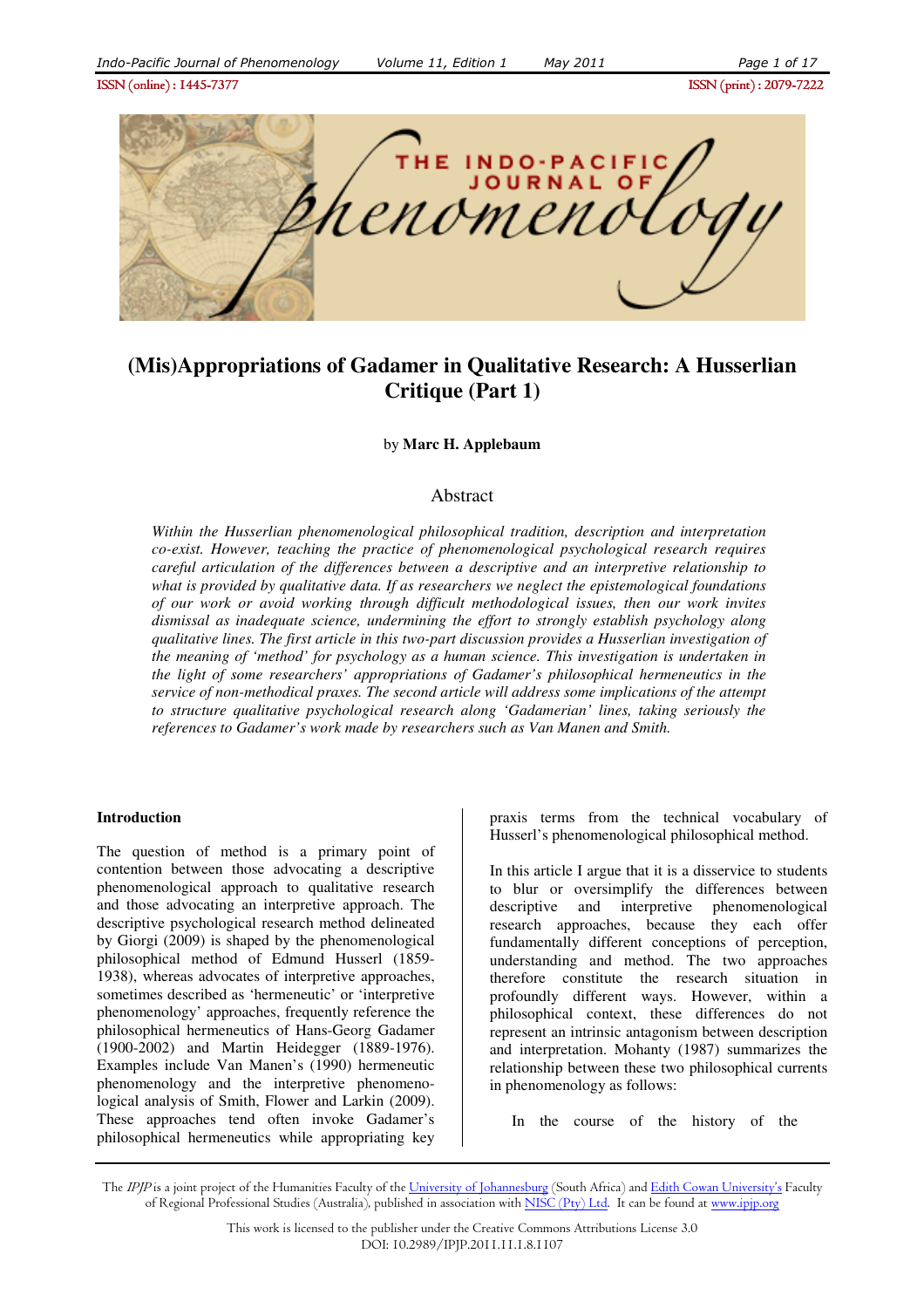phenomenological movement, two kinds of phenomenology have come to compete with each other: descriptive phenomenology and hermeneutic phenomenology. The former chooses a perceptual model to understand all human experience, the latter a textual model. *For the former, the things to be described are given … for the other, the textual model, nothing is given* … the text qua text is an interpretive task, an *Aufgabe*, and its interpretation involves a community of interpreters, rules of interpretation and a history of interpretation … the very idea of 'grasping' a sense is rejected along with the idea of the meaning of a text. (p. 52, emphasis added)

Within the context of qualitative psychological research the situation is different, because in order to do justice to the interrelatedness of phenomenological description and interpretation, a qualitative method would need to acknowledge both the descriptive and interpretive dimensions of its praxis.

More than merely asserting that there are interpretive and descriptive features, exponents of such approaches would need to carefully delineate both the interpretive and descriptive moments in the praxis they propose. Such care is very necessary both conceptually and in order to enable students to properly grasp the different research attitudes that pertain to each standpoint. The exponents of such a method would need to educate practitioners in the lived-experience of both standpoints, since they imply different relationships to the given, and provide explicit guidance so that researchers learn to shift perspectives from the interpretive to the descriptive as required during the research process. Research is impossible without a perspective from which it is conducted; psychological research is an expression of a particular interest. Descriptive research demands fidelity to the given and is impossible if the livedexperience of such fidelity is not internalized by student-practitioners.

The central concern of this two-part article is the teaching and praxis of descriptive phenomenological psychological research in psychology. I have adopted a mixed philosophical-psychological perspective shaped by the philosophical phenomenology of Husserl and Merleau-Ponty, as well as Giorgi's phenomenological psychology. Part 1 of this article is a Husserlian exploration of the meaning of 'method' for psychological human science. Part 2 considers some implications of the attempt to structure qualitative psychological research in accordance with 'Gadamerian' lines, taking seriously the references to his work made by researchers such as Van Manen and Smith.

## **The Interrelatedness of Hermeneutics and Phenomenology**

Mohanty (1984) observes that from a philosophical perspective there need be no intrinsic conflict between description and interpretation because in Husserl's thought "hermeneutics and phenomenology coexist [since] *being given* and *being interpreted* are descriptions of the same situation from two different levels of discourse" (Mohanty, 1984, p. 117, emphasis added). In the first volume of *Ideas,* §3 Husserl (1982) affirms the perceptual presence-for-us of the objects of consciousness themselves in their 'personal' selfhood, which can be described just as they present themselves to consciousness. At the same time Husserl affirms that a scientific perspective is a specialized, adopted attitude within which scientists constitute (not 'construct') their objects of inquiry<sup>1</sup>. Consequently then, for phenomenological psychology the given can be described within the limits in which it is given to the researcher's consciousness within a chosen, intersubjective scientific perspective.

In a broad sense this choice of attitude in relation to the given can be correctly termed interpretive. Assuming a scientific attitude or a psychological versus a sociological or anthropological attitude signifies the adoption of a particular perspective over and against other possible perspectives<sup>2</sup>. These can accurately be described as interpretive choices and they flow from the specifiable, motivating interest with which we engage the given. Thus, within the chosen perspective, what is given to the researcher's consciousness can be rigorously described as it presents itself, within the limits of that presentification, without adding non-given meanings, in accordance with Husserl's Principle of All Principles in §24 of the first volume of his *Ideas* (1982, p. 44). In this way, descriptive psychological

… do these sciences themselves become understandable in the ultimate sense of their relation to the existent" (p. 149).

<sup>&</sup>lt;sup>1</sup> Fink's (1995) Sixth Cartesian Meditation, composed in close dialogue with Husserl, notes that "Worldly [empirical] science, originating in the natural attitude, refers to the existent as if beyond it no thematic inquiry were possible ... [science phenomenologically understood], on the contrary, when it refers to the existent, is from the outset open to the constitutive horizon of the existent, it takes the existent as a result of constitution … only through the phenomenological reduction and … insight into the constitutive sense of being

<sup>&</sup>lt;sup>2</sup> From a Husserlian perspective one would never claim that psychological meanings are immanent in a subject's experience 'in itself' because for phenomenology there is no 'in itself'; meanings are always *for* consciousness, not in themselves. Hence psychological meanings are only present for those consciousnesses that want to grasp a phenomenon *psychologically*; this is so even if psychology as a discipline is incompletely founded.

The IPJP is a joint project of the Humanities Faculty of the University of Johannesburg (South Africa) and Edith Cowan University's Faculty of Regional Professional Studies (Australia), published in association with NISC (Pty) Ltd. It can be found at www.ipjp.org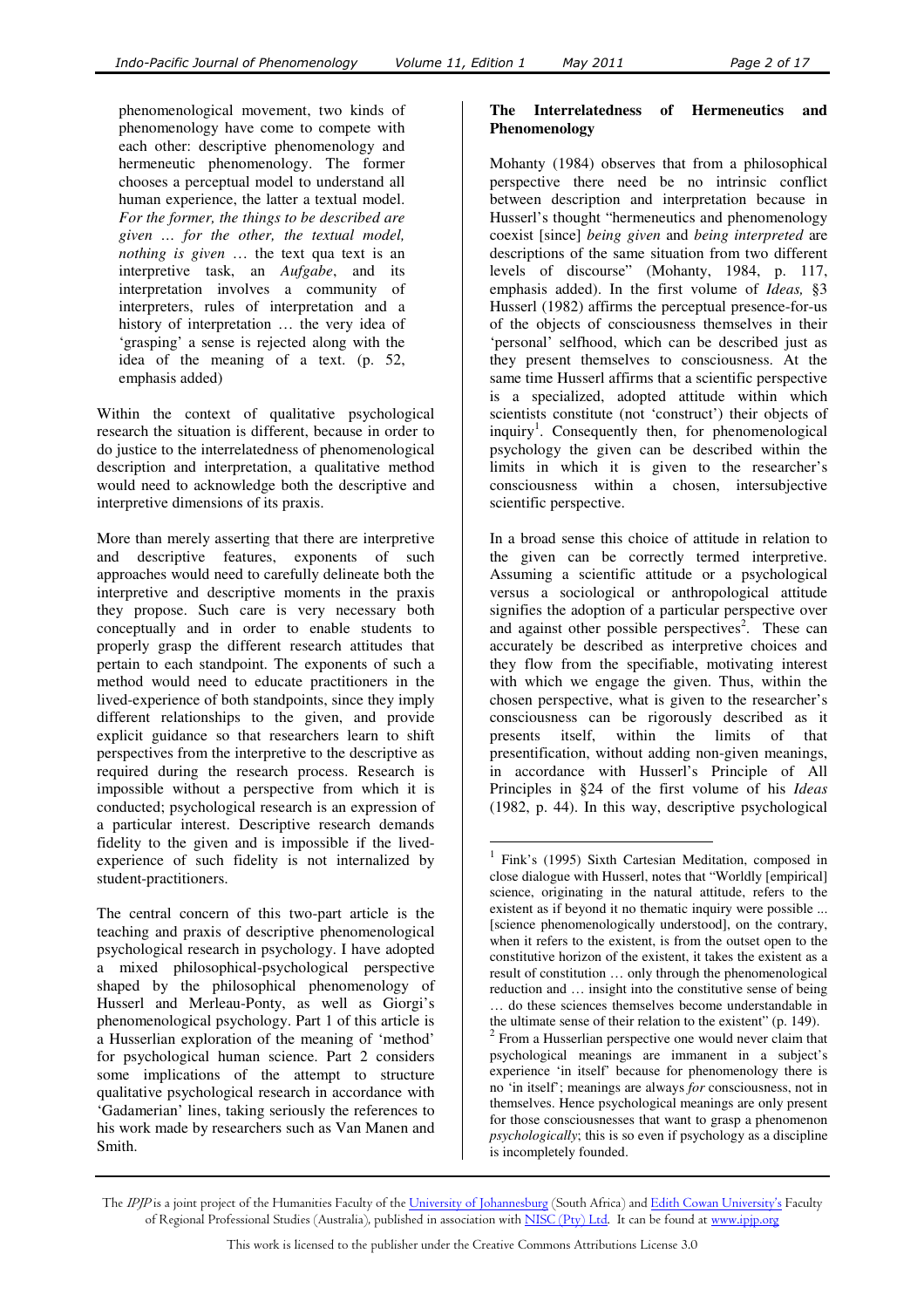researchers follow in Husserl's footsteps, demonstrating fidelity to psychical phenomena as they are given to us. The initial, high-level interpretive choice supports phenomenologists' practice of description without intrinsic conflict. Within the practice of Husserlian phenomenology, description and interpretation refer to different discursive levels of the researcher's relationship to the given (Mohanty, 1984).

Rampant confusion results when researchers conflate these discursive levels, for example due to epistemological naïveté, or make the difference between description and interpretation absolute due to a misplaced purism. For this reason, Mohanty (1984) argues that advocates of descriptive and interpretive approaches "can be either naïve or self-critical. When they are naïve, they perceive each other as opposed. When they are self-critical, they recognize each other as complementary" (p. 60). Consequently, it would be fallacious to argue that qualitative psychological research can only be descriptive. Likewise, it would be naïve to argue that qualitative research can only be, or is always, interpretive.

Articulating the implications of the complementarity of description and interpretation for the practice of psychological research is an important task. However descriptive psychologists must articulate the methodical phenomenological standpoint in its own terms in relation to its hermeneutic 'other' prior to articulating their co-presence within Husserlian phenomenological praxis. I claim this order of priority for two reasons. First, the importation of guiding assumptions from philosophical hermeneutics into psychological research by qualitative researchers is often accomplished in a philosophically superficial manner that neglects problematic epistemological consequences, for example the virtually ignoring of method. Second, a sloganistic echoing of hermeneutic and postmodern assumptions, unaccompanied by a careful examination of the implications of these philosophies for psychology, serves to conceal questionable premises regarding interpretation.

While it might appear that bypassing careful discussions of epistemological-methodological issues in favour of an almost exclusive emphasis on praxis yields more flexible 'user-friendly' approaches to qualitative research, such a strategy simultaneously renders the qualitative research movement vulnerable to (and deserving of) critique for conceptual incoherence. Such deficits strengthen the hand of empiricist psychologists like Proctor and Capaldi (2006) who largely dismiss qualitative psychological research as a misguided attempt to evade the demands of genuine scientific inquiry, an attempt bolstered by faulty arguments resembling those advanced in antiquity by the Sophists (p. 176).

Absorbed by mainstream academic culture, the premises of philosophical hermeneutics are often unrecognized as questionable assumptions. Thus one often encounters carelessly absolute assertions regarding method and interpretation in the qualitative literature.<sup>3</sup> At the same time, the extent to which the empirical-positivist model is hegemonic and shapes popular conceptions of science is well recognized.<sup>4</sup> For this reason science per se is commonly conflated with natural science, and method is often equated with 'the' scientific method of the empirical sciences. However, a parallel problem results from an unreflectively 'pop-hermeneutic' or 'pop-postmodernist' stance, one rarely recognized within the qualitative psychological literature (Applebaum,  $2010$ <sup>5</sup>

The stance I am referring to is summarized in the catch-phrase 'everything is an interpretation', which is sometimes expressed as a matter of fact rather than understood as a dubious truth-claim<sup>6</sup>. Within contemporary qualitative literature it is not difficult to find assertions that would lead students to believe that

Badiou (2004) has written that "three principle orientations can be distinguished in philosophy today" (p. 42), namely hermeneutic, analytic, and postmodernist philosophies. Qualitative researchers like Gergen (1992), Kvale (1996), Smith et al. (2009), and Van Manen (1990) seize upon hermeneutic and/or postmodern philosophies to provide rationales for research praxes.

 $\delta$  Eagleton (1996) observes that the slogan "everything is an interpretation" has added purchase "in an epoch when talk of 'consciousness' had ceased to be sexy"; instead it would appear "more advisable to speak of the world being constructed by, say, discourse rather than the mind," and thus "everything would become an interpretation, including that claim itself" (p. 14). Davis (2009) has argued that within this discourse-centered worldview "a metaphysics of language is substituted for a metaphysics of truth" (p. 15). Commenting on Hirsch's arguments against Gadamer, Polkinghorne (1983) observes that "The statement that is often used to question someone's credibility, 'That's just your interpretation,' would hold only if the person were unwilling to submit the interpretation to a validity process where it could be compared to other interpretations" (p. 232). Arguably, such a validity process would require the strong commitment to methodical, systematic inquiry eschewed by the exponents of philosophical hermeneutics in psychological research (cf Smith et al., 2009).

<sup>&</sup>lt;sup>2</sup><br>3 Eagleton (1996) has remarked upon this phenomenon among exponents of postmodernism.

<sup>4</sup> Jagtenberg (1983) observes that naïve empiricism "is deeply entrenched in the standard scientific epistemology that is communicated to young scientists during their socialization" (p. 69). Stam (1992) notes that in psychology "The effects of positivism are insidious. Perhaps a more kindly description is that they serve as an unspoken grammar. We have taken in the residues of positivism (both logical and prelogical) with our education and we no longer acknowledge or recognize the roots of our methodologies" (p. 18).<br>5 Pod:

The IPJP is a joint project of the Humanities Faculty of the University of Johannesburg (South Africa) and Edith Cowan University's Faculty of Regional Professional Studies (Australia), published in association with NISC (Pty) Ltd. It can be found at www.ipjp.org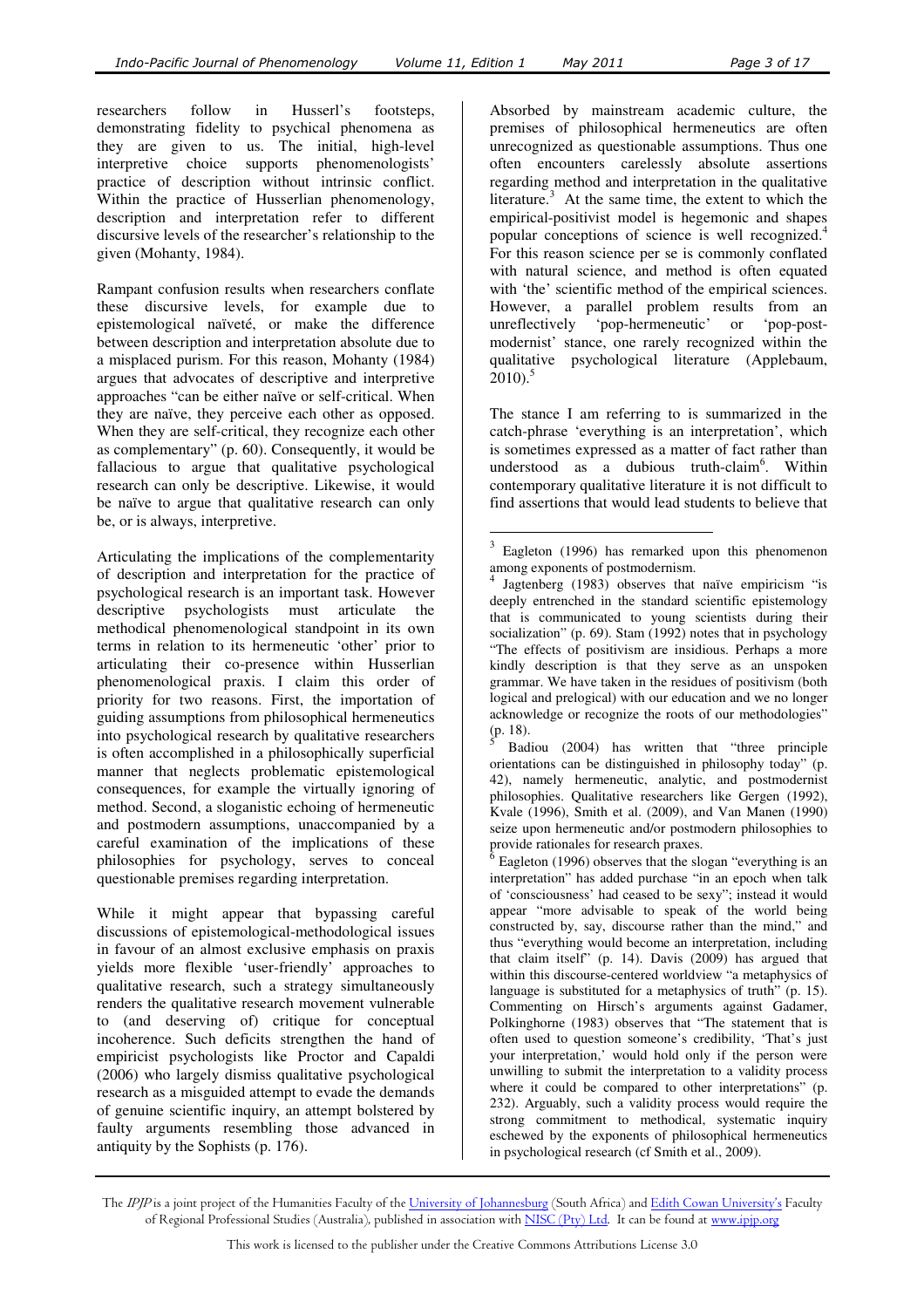they need have no concern for epistemology. In the literature referred to, epistemology is dismissed as a philosophical concern rather than a psychological one<sup>7</sup> . Similarly, some qualitative presentations give students the impression that construing research as 'interpretive' gives the researcher license to make whatever she will of research data. Interpretation is framed as a liberating exercise in personal creativity unconstrained by intersubjective criteria<sup>8</sup>. Obviously this understanding of research, while ostensibly 'userfriendly', is inimical to the actual practice of science. Students are also sometimes led to believe that the choice of a qualitative research method is a secondary, relatively unimportant matter to be guided solely by personal preference and ease of implementation; method being regarded as merely a (mechanical) means to a predetermined end, a misconception critiqued by Cheek (2008).

These assumptions demonstrate an unsustainable aestheticizing and subjectivizing of research on the one hand, and an instrumentalizing conception of method on the other. The implied conceptions of qualitative research are impoverished and intellectually unsupportable, and would yield the field of psychology entirely to positivists, making it only too easy for empirical psychologists to conceive of themselves as the only genuine representatives of science<sup>9</sup>. The present article reflects a pedagogical commitment, because in teaching research methods a 'descriptivist' researcher cannot afford to move directly to Mohanty's philosophical resolution of the tension between description and interpretation. Inevitably a teacher must engage students' recognized or unrecognized presuppositions indebted to popularizations of hermeneutics or postmodernism, because these often unexamined presuppositions shape the way we encounter the world as researchers<sup>10</sup>. The assumption that 'everything is interpretation' must be challenged in order to clear the ground for a consideration of other possibilities of

 $\overline{a}$ 

<sup>10</sup> As Feist (2006) observes, social constructivism and postmodernism have much in common. In the present study one might almost substitute 'everything is interpretation' with 'everything is socially constructed', since the implications for science are similar.

seeing and knowing, such as descriptive phenomenology.

This paper concerns appropriations (arguably misappropriations) of Gadamer's hermeneutics in qualitative research. I have chosen to focus on a number of Gadamer's philosophical assertions and indicate why using them as guides for qualitative psychological research is, in my estimation, misguided. I have previously offered a critical assessment of Van Manen's appropriations of Husserl and Gadamer in the presentation of his hermeneutic phenomenology (Applebaum, 2007) as well as the ways in which Van Manen seeks to deploy Gadamer and Heidegger's philosophy in advocating an aestheticizing approach to qualitative research (Applebaum, 2010). Due to the limits of space within this article I will present an overview of the problems that result from the appropriation of Gadamer's work rather than developing detailed critiques of the specific ways in which Van Manen (1990), Kvale (1996), and Smith et al. (2009) mobilize Gadamer's thought to support their research approaches.

## **Gadamer's Philosophical Hermeneutics**

In historical terms, the conflict between descriptivemethodical and the interpretive-(un)methodical approach results from a cleavage regarding the meaning of human science that developed in the philosophy of science during the time of Dilthey (1833-1911) and Husserl. Dilthey (1989) argued that the human sciences (*Geisteswissenschaften*) ought to be established in a methodical, scientific manner that is true to their human subject matter rather than mimicking the sciences of nature. In Husserl's (1977) words, Dilthey argued that "over and against … 'explanatory' or 'constructive' psychology … there is a need of a 'descriptive and analytic' psychology" (p. 4). Husserl (1977) maintained that human sciences such as psychology must discover their own, nonempirical foundations, because the empiricist worldview can be distortive when applied to the phenomena of consciousness.

Following the descriptive direction of Dilthey and Husserl, qualitative psychological researchers such as Giorgi (1970) view the empirical paradigm as a Procrustean bed that reduces and deforms its object, and argue that psychology ought to be founded as a rigorously methodical human science. However, for Gadamer, Husserl's criticism of objectivism was inadequate. Warnke (1987) argues that Gadamer rejects Husserl's approach to overcoming objectivism because:

Phenomenology itself claims to be a *science* of the ways in which objects are given to consciousness — to be sure, not an 'objective'

<sup>7</sup> *ἐπιστήµη* (*episteme*) means both 'knowledge' and 'science'; when an epistemological interest is absent in qualitative research literature it indicates the lack of a motivating scientific interest.

<sup>&</sup>lt;sup>8</sup> When research is framed as an aesthetic activity, the emotional or intellectual 'impact' research has on its audience seems to be the only important criterion that remains; see Luce-Kapler (2008).

<sup>9</sup> Hence Proctor and Capaldi's (2006) critique of the relativism endemic in much of qualitative psychological research literature bolsters their case that contemporary qualitative psychologists are merely repeating arguments made in the  $5<sup>th</sup>$  century by the Greek Sophists.

The IPJP is a joint project of the Humanities Faculty of the University of Johannesburg (South Africa) and Edith Cowan University's Faculty of Regional Professional Studies (Australia), published in association with NISC (Pty) Ltd. It can be found at www.ipjp.org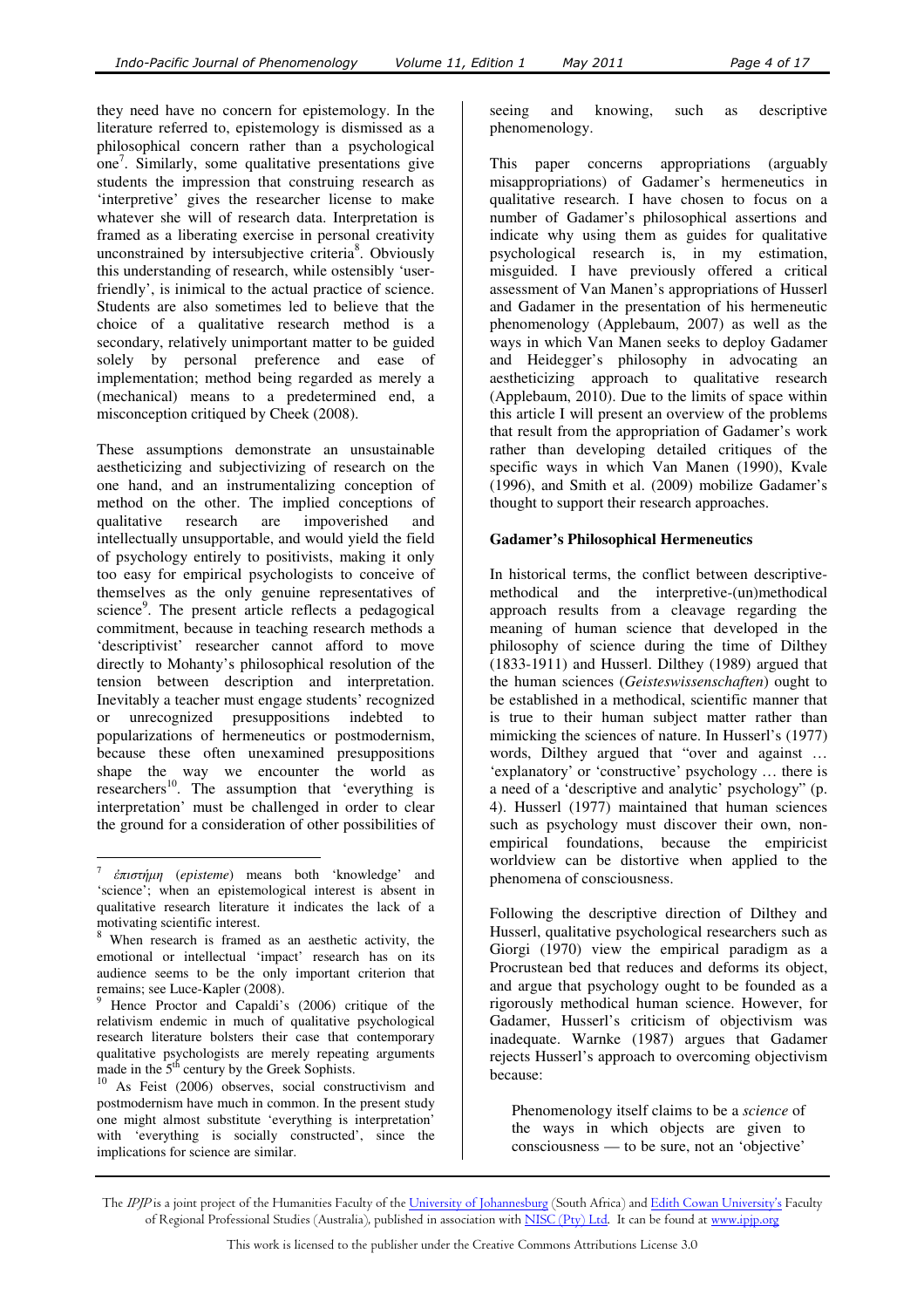science on the model of the natural sciences, but as Husserl always emphasizes, a 'rigorous' science none the less. (p. 36)

Husserl's scientific commitment is a problem for Gadamer. Gadamer's work is animated by an ontological-aesthetic commitment rather than a scientific one, and he regards these two orientations as mutually exclusive.

As noted, exponents of interpretative qualitative research often draw on Gadamer's philosophical assertions to buttress their approaches. One or more of three of Gadamer's philosophical assertions are frequently evident in the assumptive frameworks of 'hermeneutic' or 'interpretive' researchers:

- The human sciences have no method of their own and in principle can have none;
- Every act of understanding is an ineluctably interpretive act; and
- Human science is more akin to art than 'science' — by which is meant natural science.<sup>11</sup>

Psychological researchers whose approaches echo elements of Gadamer's philosophy tend not to place priority on establishing the scientific status or methodological coherence of their praxes. Hence, Gergen (1992) and Van Manen (1990) represent epistemological-methodological questions as being only a secondary importance, the implication being that methodological clarity is not a prerequisite for qualitative research. These writers also suggest that the very notion of methodological rigour in human science is outmoded and obsolete.<sup>12</sup> As a result the term 'human', the modifier in the phrase 'human science' is privileged, so to speak, while the modified noun 'science' is neglected by some psychological exponents of philosophical hermeneutics. Arguably, the original implication of the phrase 'human science' is that 'science' transcends its empirical interpretation, and that a human application would

 $\overline{a}$ 

similarly be possible. Thus it is only by adopting a forgetful or pejorative attitude toward 'science' that the 'human' can be split from and exclusively emphasized over and against the scientific.

Furthermore, qualitative researchers' appropriations of Gadamer's hermeneutics, much like their appropriations of the work of postmodern philosophers like Foucault or Derrida, are often unaccompanied by thorough explorations of how such philosophic assertions can be adapted to the human<br>scientific subject matter (Giorgi, personal scientific subject matter (Giorgi, personal communication, August 7, 2010). Instead, writers often cite Gadamer's work unaccompanied by detailed efforts to delineate the specifically psychological implications of these philosophical claims, or to justify Gadamer's claims within, for example, the psychological domain (see Smith et al., 2009).

Invocations of Gadamer's philosophy in the service of anti-methodical praxes are common. This continues to occur despite the fact that Gadamer (2006) responded to critics of *Truth and Method* by claiming that he "did not remotely intend to deny the necessity of methodical work within the human sciences" (p.  $xvii$ <sup>13</sup> and did not aim to provide guidance for the actual practice of human science research. While Husserl's phenomenology was clearly intended as a propaedeutic to the human sciences, including psychology, Gadamer explicitly denies such an intention. Philosophical hermeneutics therefore does not offer support for the clarification of human science methods or propose criteria for scientific understanding, because this is not its purpose. According to Mendelson (1994) Gadamer "insisted that philosophical hermeneutics was not to be understood as a prescriptive methodology or epistemology but as ontology" (p. 118). $^{14}$ 

 $11$ Researchers who rely on Gadamer do not always endorse all of these assumptions or characterize their approaches as anti-methodical. Interpretive approaches as such are not necessarily anti-methodical, though interpreters who closely follow Gadamer not infrequently echo his disparaging account of method.

 $12$  This attitude is conveyed in Van Manen's (2002) remark that the "methods, techniques, form, and style" of qualitative research are "mundane issues," whereas "questions of metaphysics … the limits of language … the enigmatic nature of words, text, interpretation, and truth" occur at a "more reflective level" (p. i). Van Manen's (2002) counterpoising of meaning and method, implying that they are intrinsically in tension with each other, echoes the assumptions of philosophical hermeneutics. For a detailed critique of Gergen, see Chaikin (1992).

<sup>13</sup> Nevertheless, Gadamer's work does lend itself to the anti-methodical reading, a fact that prompted Habermas' sustained critique of *Truth and Method* (Mendelson, 1994). For the purpose of this study, the term 'anti-methodical' is used to characterize research approaches that either directly challenge the validity of methodical inquiry in human science, or reject so-called 'prescriptive' methods in human science research, the reason being that in the absence of prescription (in the sense of explicit, understandable guidelines for inquiry) methodical research is impossible.

Freeman (2008) very usefully contrasts methodical hermeneutics (Dilthey, Betti, Hirsch), critical hermeneutics (Ricoeur, Habermas), and philosophical hermeneutics (Heidegger, Gadamer). She observes that only the latter approach is in principle opposed to methodical articulation, because for Heidegger and Gadamer the hermeneutic process "cannot be controlled … since there is no method that can predict in advance which prior conceptions or judgments will enable understanding from those that might obscure or distort it" (p. 386). Tellingly, 'method' is

The *IPJP* is a joint project of the Humanities Faculty of the <u>University of Johannesburg</u> (South Africa) and <u>Edith Cowan University's</u> Faculty of Regional Professional Studies (Australia), published in association with <u>NISC (Pty) Ltd</u>. It can be found at <u>www.ipjp.org</u>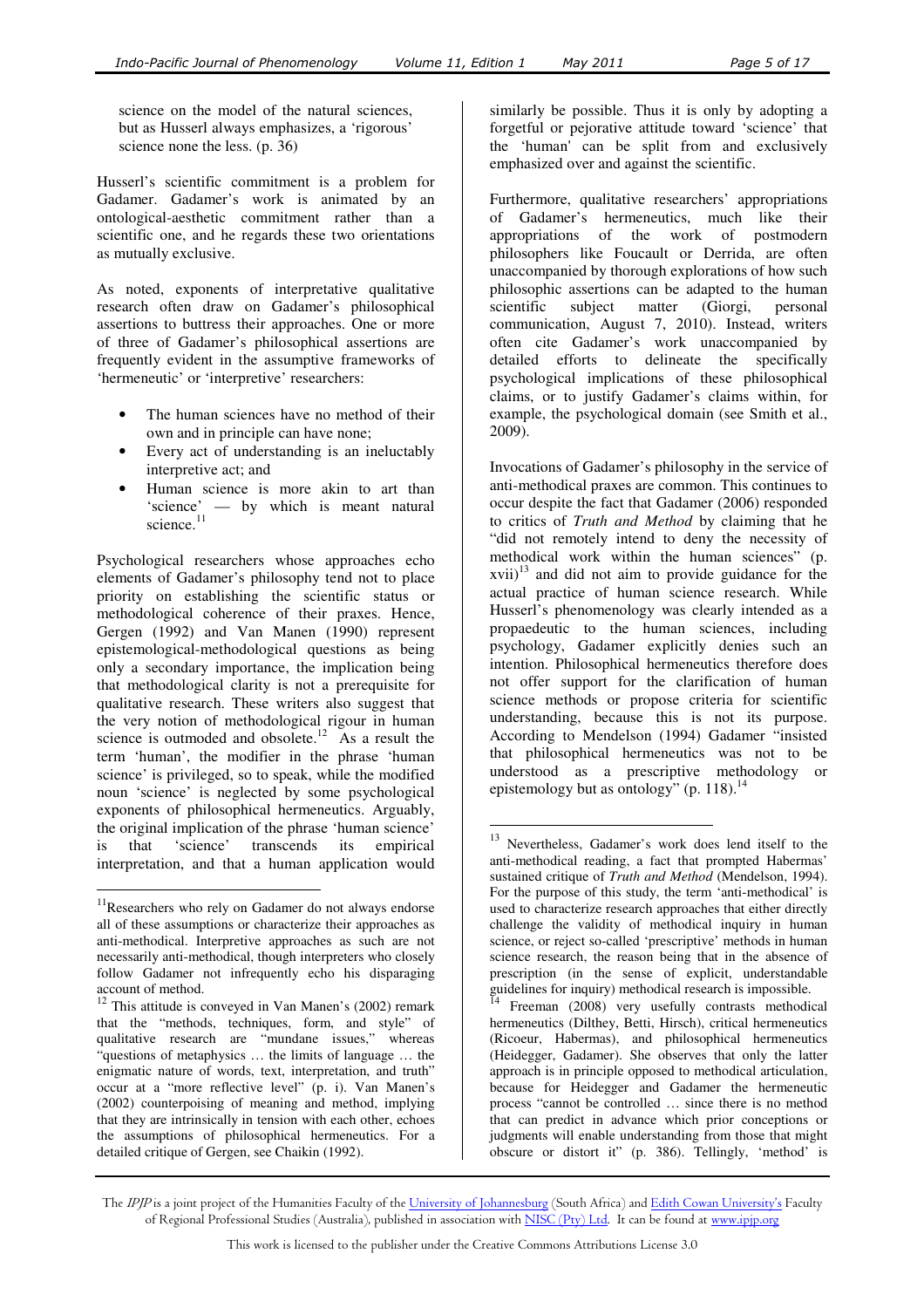For the preceding reasons, an important caveat must be made concerning my discussion of Gadamer's work. For sympathetic readers of Gadamer, the use of philosophical hermeneutics by qualitative researchers to dilute or even reject methodical research praxes arguably represents a distortion of his philosophy. This study is an attempt to critique the appropriation of Gadamer's philosophical work in the service of particular qualitative research agendas. I am not seeking to criticize Gadamer's philosophy on its philosophical home-ground; that is, I am not criticizing Gadamer's philosophy as ontology.

In addition, I argue that Gadamer places emphasis on indeterminacy, fluidity, and ambiguity - in short, on the many ways in which lived-meanings can be obscure, uncertain, or constantly shifting. Focusing on this dimension of psychical phenomena may reflect Gadamer's effort to counter objectivism's hold upon contemporary thought (Bernstein, 1985). Nonetheless, from a phenomenological perspective the privileging of ambiguity can be detrimental to psychology because it reflects an imbalanced perspective, one neglectful of phenomenal givenness and the manifold ways in which givenness is constitutive of the lifeworld. In Merleau-Ponty's (1996) *Phenomenology of Perception*, for example, phenomenal ambiguity is both recognized and described, as in his brilliant account of sensory embodiment in the chapter "The Experience of the Body and Classical Psychology".<sup>15</sup>

In contrast to interpretive approaches, Giorgi's descriptive approach to qualitative psychological research is shaped by Husserl's philosophical phenomenological method. Giorgi (2009) seeks to articulate an approach to psychological inquiry that is scientific without subscribing to the natural sciences' particular understandings of science and objectivity. Instead, psychology as a human science must demonstrate fidelity to the lived-phenomena of psychological subjectivity (Giorgi, 1970). He acknowledges that psychologists have not yet achieved broad consensus on the meaning of psyche or upon "the methods, procedures, rules of interpretation" (Giorgi, 1985, p. 45) appropriate to the study of the psychical. In this sense, psychology remains an incompletely founded science. In an effort to clarify the meaning of science for qualitative psychology, Giorgi (1997) has articulated criteria for science as a whole, qualitative or quantitative. He

 $\overline{a}$ 

proposes that to constitute science, a research approach must be able to yield knowledge that is systematic, methodical, general, and critical (1997, p. 249). Thus, if a research approach is to claim human scientific status its advocates must be able to articulate criteria for science appropriate to the study of lived psychological subjectivity, must elaborate a sense of objectivity which demonstrates fidelity to human rather than natural phenomena, and must articulate their work in terms of a methodical praxis that can be taught to others.

The conception of scientific method underlying Giorgi's work is therefore broader than the particular meaning of 'the' scientific method arrived at by the natural sciences. This conception is founded in the root meaning of the Greek µέθοδος (*methodos*). As a descriptor of scientific practice, qualitative or quantitative, *methodos* implies a reliable path of inquiry that has been used and confirmed over time and can be shared with fellow travellers. If a method is scientific in this way it lends itself to being passed on to a community of fellow researchers whose discoveries can be shared and intersubjectively verified.<sup>16</sup> Scientific discovery envisioned as a shared path of inquiry is never a private achievement, but always an implicitly communal one.

I argue that Gadamer's philosophical claims are unduly restrictive when appropriated as guides for the conducting of qualitative psychological research. In adopting the premises of philosophical hermeneutics to shape human scientific psychological research, researchers abandon the project of human science as envisioned by Dilthey and Husserl.<sup>17</sup> Perhaps more importantly, they are also tacitly accepting the impossibility of a more inclusive, unifying conception of science that would enable qualitative and quantitative psychological researchers to talk to each other and provide rigorous criteria for our varied praxes. The unintended outcome is to strengthen empirical psychologists' claims to be the only genuine representatives of psychological science. In relation to the hermeneutic critics of phenomenological psychology, my argument is that engaging in methodical qualitative research need not imply an 'obsession with method'. With all due respect to Bernstein (1985), seeking a sense of objectivity

assumed to be predictive and to have a causal relationship with understanding.

<sup>&</sup>lt;sup>15</sup> He observes that phenomenological investigation does not reveal "a transparent world, free from obscurity and impenetrable solidity … but that ambiguous life in which the forms of transcendence have their *Ursprung*, and which … puts me in communication with them, and on this basis makes knowledge possible" (p. 364-365).

 $16$  Similarly, Kvale (1996) has addressed the mentoring aspect of educating others in qualitative interviewing.<br> $\frac{17}{17}$  Examples  $\frac{17}{17}$  Examples

Examples are Van Manen (1990) and Smith et al. (2009), both of whom cite Gadamer. Van Manen (1990) claims that his research approach is phenomenological *because* it has no method, and offers research procedures that are *not* to be used methodically. Smith et al. (2009) also make clear that the research procedures in Interpretive Phenomenology Analysis are not 'prescriptive', and thus are not to be implemented methodically.

The IPJP is a joint project of the Humanities Faculty of the University of Johannesburg (South Africa) and Edith Cowan University's Faculty of Regional Professional Studies (Australia), published in association with NISC (Pty) Ltd. It can be found at www.ipjp.org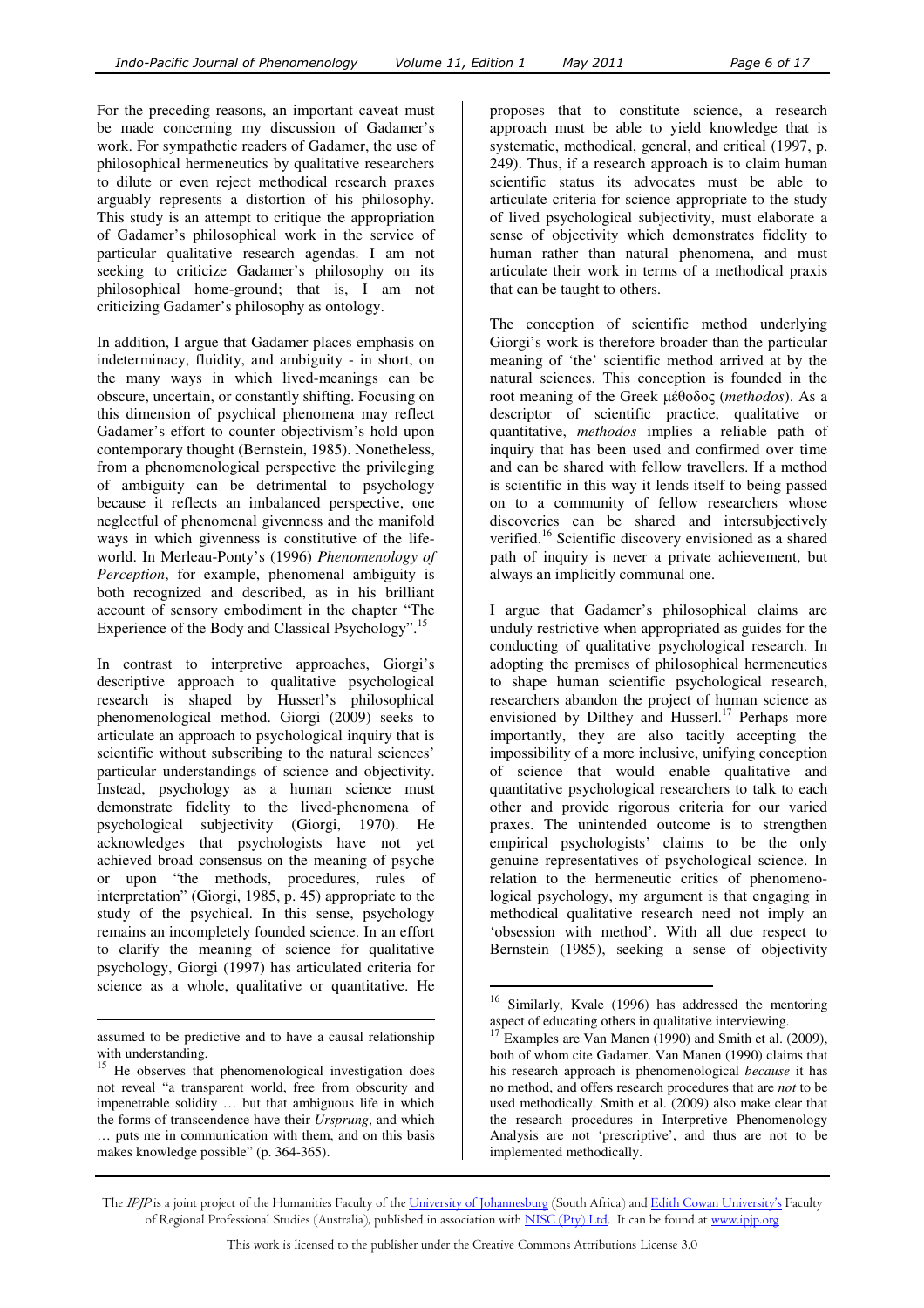appropriate for the psychical does not constitute objectivism, nor does seeking to articulate criteria for human science constitute scientism. <sup>18</sup>

## **Method as Constitutive of Human Science**

The most fundamental cleavage between Gadamer's hermeneutic philosophy when appropriated in the manner discussed above and Husserlian phenomenology as it has been adapted by Giorgi concerns the meaning and role of method in human science research. In continuity with the methodical-scientific concerns of Dilthey and Husserl, Giorgi's phenomenological psychology views appropriate methods as critical to constituting human scientific praxis on its own home-ground, in contradistinction to the sciences of nature. Bernstein (1985) notes that "as Dilthey interpreted this challenge it meant showing that there is a distinctive subject matter and method appropriate to the *Geisteswessenschaften* that can equal and even rival the claim of the natural sciences to achieve 'objective knowledge'" (p. 37). Giorgi's (1970) position is that "if the full range of experience and behaviour of man as a person is to come under scientific scrutiny, then a different conception of scientific psychology will be necessary … one that will do justice both to the phenomenon of man as a person and to the practice of science" (p. 2). Giorgi's project echoes Dilthey's call for the development of appropriate methods that are as constitutive of human science as the empirical method is of natural science.

Gadamer followed Husserl and Heidegger in criticizing the use of natural scientific procedures as a model for human scientific praxis. Gadamer argued that prejudice is inevitable, and that no set of methodical procedures is sufficient to guarantee absolute objectivity. This much is in accordance with Husserl's phenomenology. However, Gadamer criticizes Dilthey's scientific and methodological aims as demonstrating an inadequate distinction between natural and human science. For Gadamer, Dilthey responds in an insufficiently radical manner to Mill's assertion that the human sciences ought to be understood "as empirical, inductive sciences differing only in degree from the natural sciences" (Bernstein, 1985, p. 37). For Gadamer the meanings of 'science' and 'method' are effectively exhausted by the natural sciences. The 'human sciences' are envisioned as an altogether distinct tradition and form

 $\overline{a}$ 

of inquiry that ought not to seek to achieve scientific status and methodical rigour in a sense analogous to the sciences of nature. According to Gadamer (2006):

However strongly Dilthey defended the epistemological independence of the human sciences, what is called 'method' in modern science remains the same everywhere and is only displayed in an especially exemplary form in the natural sciences. *The human sciences have no method of their own.* (p. 7, emphasis added) $19$ 

Gadamer argues that what method cannot achieve in the human sciences "must - and effectively can - be achieved by a discipline of questioning and research, a discipline that guarantees truth" (1986, p. 447). However, as Bernstein (1985) observes, Gadamer "is employing a concept of truth that he never fully makes explicit" (p. 152). Thus, Gadamer neither clarifies what 'truth' means nor what its guarantee would entail; possibly doing so would bring hermeneutics too close to a methodical practice. Gadamer's primary concern is to save our encounter with works of art and literature from the reductive, positivistic regard that he equates with science. As Risser (1997) notes, Gadamer's mission is "in effect to reconstruct the humanist tradition in its broader perspective *beyond* the questions of method and objectivity" (p. 8, emphasis added). Gadamer wants to save the humanities from scientific reductionism but in so doing the meaning of 'human science' is conflated with the humanities and a 'scientific' sense of 'human science' is lost.

For Husserl the problem is a very different one; what is needed is not to set aside method and scientific objectivity, but instead to discover the unique sense of method and objectivity suitable for the human domain, for subjective as opposed to natural phenomena. Philosophical hermeneutics claims that the interpretive experience of truth in relation to a work of art is unmediated and ungovernable by method, because "there is an experience of truth in art that goes beyond methodical knowledge" (Risser, 1997, p. 56). By privileging an ontological conception of 'experience' over the epistemological clarification of experience, Gadamer maintains that "experience, which properly understood is inseparable from the element of historicity, is the alternative to method" (Risser, 1997, p. 210). Regarding Gadamer's conception of experience, Risser (1997) explains:

<sup>&</sup>lt;sup>18</sup> Husserl's theory of knowledge is expressed primarily in terms of perception (Pietersma, 2000). Husserl (1982) claimed that phenomenology is the genuine positivism because it insists on the primacy of and fidelity to what is perceived, or in Husserl's words, "what can be seized upon originaliter" (p.39), in contrast to a privileging of theory over perception.

 $19\,$ Given this comment it is difficult to understand the meaning of Gadamer's claim that he does not seek to deny the necessity of methodical work within human science, unless he presumes that the human sciences will of necessity utilize empirical methods that are 'not their own'.

The IPJP is a joint project of the Humanities Faculty of the University of Johannesburg (South Africa) and Edith Cowan University's Faculty of Regional Professional Studies (Australia), published in association with NISC (Pty) Ltd. It can be found at www.ipjp.org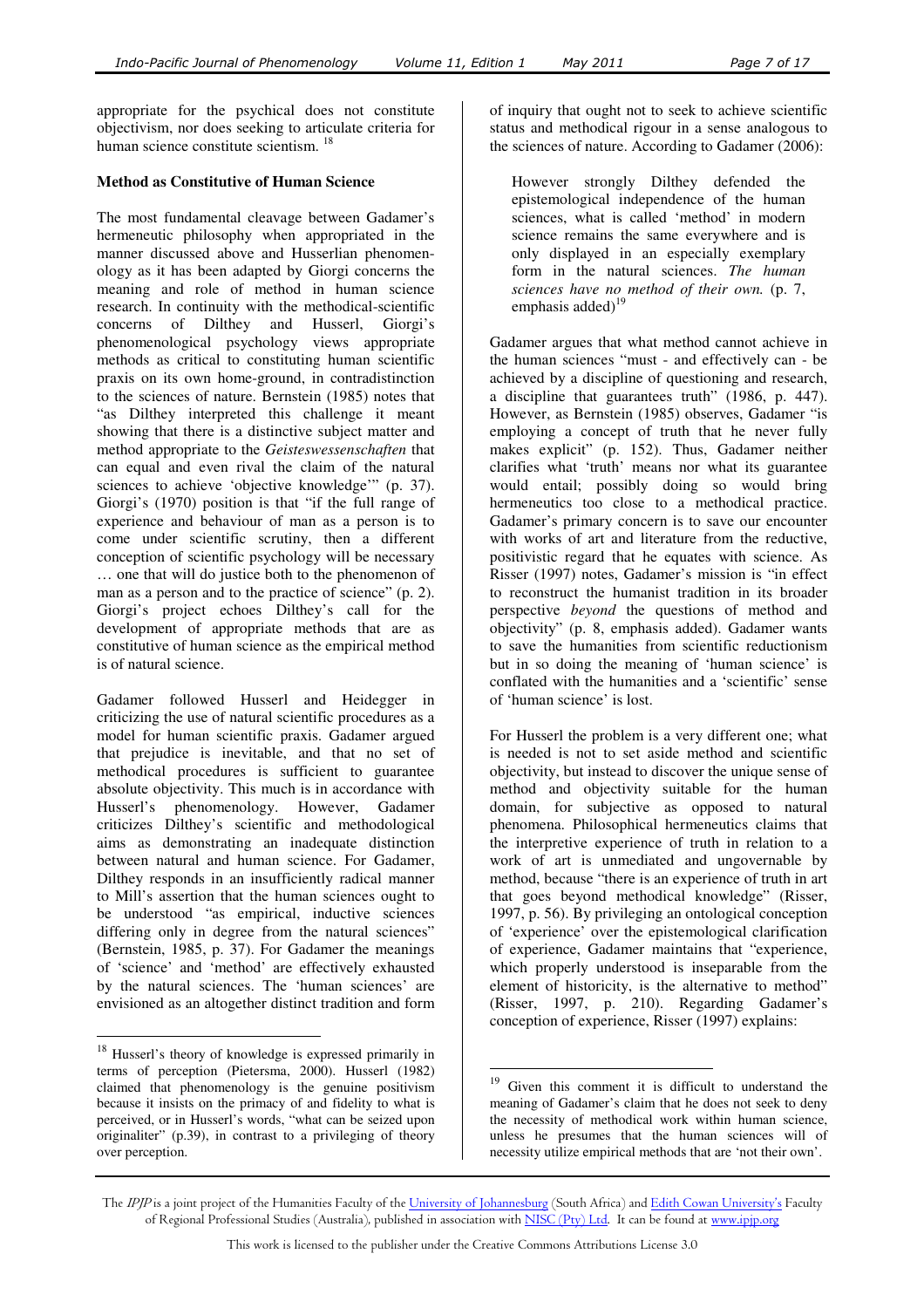Experience is more than a process in service to the objective order of scientific knowledge. But this does not mean that experience is consequently relegated to a mere subjective order. The issue is rather that genuine experience precedes the methodical process that produces scientific knowledge. Furthermore, the account of experience has shown itself to hold within itself a conception of knowledge that is likewise independent of the methodological procedure of modern science. The concept of experience for which this knowing is appropriate emerges from practical life. (p. 105)

The hermeneutic conception of experience carefully delineated by Risser (1997) is both close to and distant from that of Husserlian phenomenology. It could be said to designate lived-experiences in the life-world from within the natural attitude, but grasped ontologically. Husserl argued that livedexperience has its own intrinsic modes of objectivity; furthermore, the phenomenological understanding of intentionality leads to a radical re-envisioning of the relationship between subjectivity and objectivity, the latter being immanent in rather than opposed to the former. Husserl never subordinates lived-experience to science; science is instead a particular attitude assumed in relation to experience, which always transcends the scientific standpoint. Furthermore, Husserl never reduces knowledge as such to the outcome of a particular method, although he seeks to found scientific knowledge in a methodical manner.

In contrast, Gadamer opposes hermeneutics, philosophy, and the arts to science and method, which are equated with positivism. Consequently:

The hermeneutic phenomenon is not a problem of method at all. It is not concerned with a method of understanding by means of which texts are subjected to scientific investigation like all of the objects of experience. It is not concerned primarily with amassing verified knowledge, such as would satisfy the methodological ideal of science … the human sciences are connected to modes of experience that lie outside science: with the experiences of philosophy, of art, and of history itself. These are all modes of experience in which a truth is communicated that cannot be verified by the methodological means proper to science. (Gadamer, 2006, p. xx-xxi)

Gadamer characterizes science as a mere 'amassing' of 'verified knowledge', whereas the human sciences deal with an entirely different dimension of human experience, the realm of truth. In this respect, Gadamer was indebted to Heidegger's ontological

account of truth as an experience of disclosure rather than as an accurate perception (Palmer, 1969). The mode of experience that Gadamer terms hermeneutic is therefore an "event" that is a "disclosure of truth" (Palmer, 1969, p. 245).

Seeking to contribute to the founding of the sciences, Husserl's interest was primarily epistemological. His phenomenology recognizes an important distinction between meaningfulness and veracity (Seebohm, 1982). This distinction, strangely absent from much of the hermeneutically-based psychological literature, which tends to emphasize the ontological 'truthexperience', opens the researcher to engagement with a wide range of lived subjective and intersubjective phenomena and is critical for phenomenological psychological praxis. As Berger (1972) observes, Husserl's phenomenology seeks to render explicit evidence of what is present to consciousness, just as it is present.<sup>20</sup> However, such presences are not guarantees of truth; intuitions (the perception of wholes) are by no means infallible.<sup>21</sup> Within phenomenological psychology a researcher may grasp the psychological structure of a lived experience in a rigorously objective way without passing a judgment as to the truth of that experience. Truth may be addressed, but grasping the lived-meaning of psychical experience takes priority.

This occurs because the psychical realm is envisioned by phenomenological psychology as para-objective, para-rational, and para-normative. It is therefore a domain in which 'truth' may not be the most important question with respect to a given lived phenomenon (Giorgi, 1993). A hallucination can be perceptually present to my friend without requiring that I ascribe truthfulness to  $it - in$  fact, to be true to him I may be called upon to doubt the truthfulness of that which is so evidently present to him. The façade that presents itself to me as storefront may be recognized as a two-dimensional movie set. In *Eye and Mind* (1964) Merleau-Ponty evokes André Marchand's words recalling the painter Paul Klee:

 $20$  That which is 'evident' for reflective consciousness is that which is perceptible, clear, or obvious, deriving from the Latin roots meaning 'fully seen'.

<sup>&</sup>lt;sup>21</sup> Throughout the history of Western philosophy and psychology 'intuition' has signified the unmediated consciousness of something in contrast to mediate forms of knowing such as logical deduction; therefore, intuition has classically been held to be the guarantor of epistemic certainty. Giorgi (personal communication, June 2000) draws on Husserl's work to define intuition as *the presentational faculty of consciousness*, that activity of consciousness that 'makes present' the objects of perception; within Husserl's perceptual-presentational model the fulfillment of intuition in an act of understanding is a perceptual event.

The IPJP is a joint project of the Humanities Faculty of the University of Johannesburg (South Africa) and Edith Cowan University's Faculty of Regional Professional Studies (Australia), published in association with NISC (Pty) Ltd. It can be found at www.ipjp.org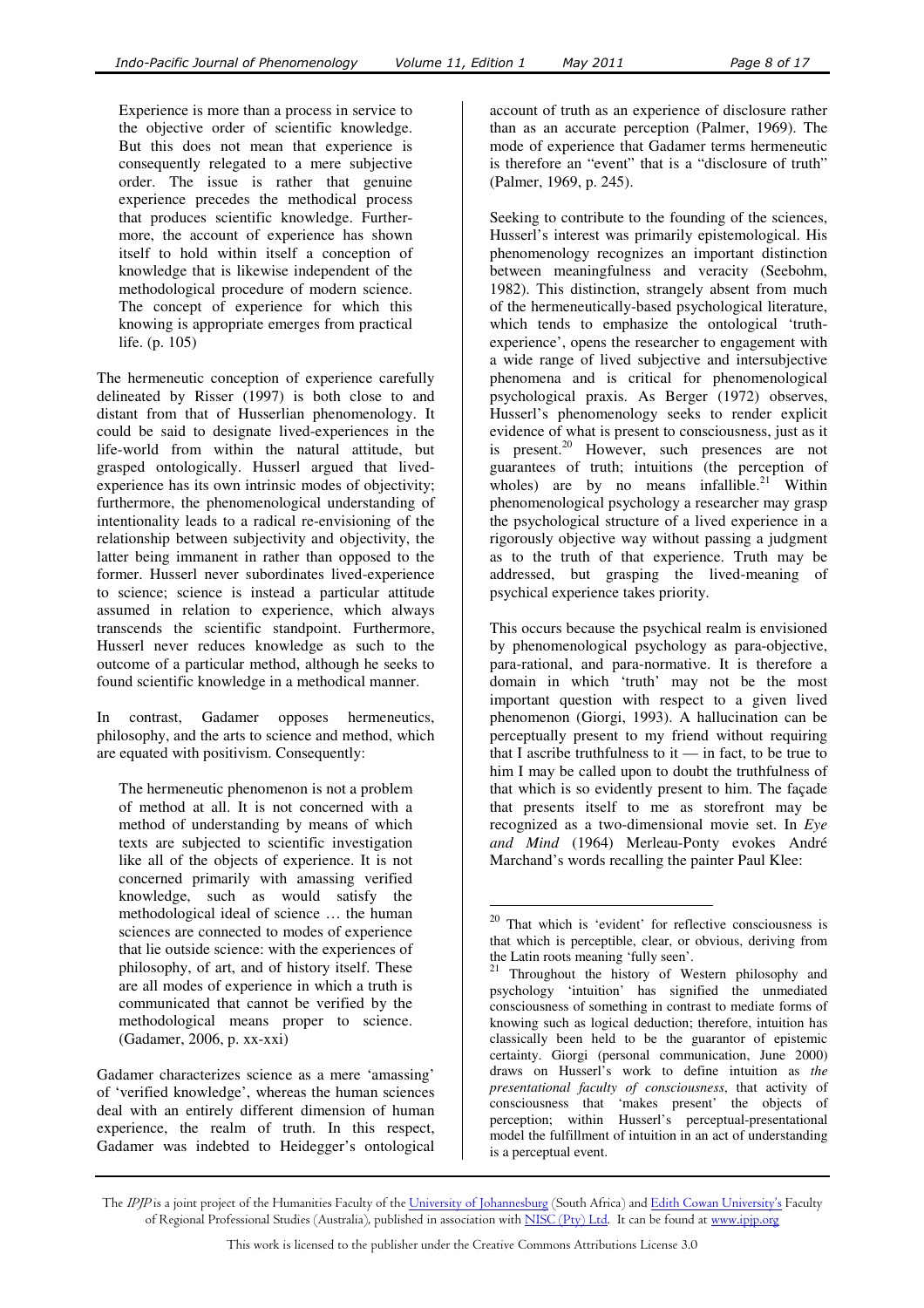'In a forest, I have felt many times over that it was not I who looked at the forest. Some days I felt that the trees were looking at me, were speaking to me.' (p.167)

Such lived presences invite phenomenological inquiry. Husserlian phenomenology seeks to explicate the meanings implicit in an experience without needing to pass judgment on the truthfulness of the experience (Seebohm, 1982). We therefore seek to elicit descriptions that are loyal to what has been lived, and this does not require us to assess the truthfulness of the experience itself as a matter of fact. Hence we can interview subjects who report having seen ghosts, without having to affirm or deny the existence of the ghosts themselves. For phenomenology, evidence "is a special mode of the intentional relation connecting the subject to his thoughts," and the correlative "is not truth, it is objectivity" (Berger, 1972, p. 67-68).

Bernstein (1985) notes that throughout Gadamer's career he "sought to show that the humanistic tradition, properly understood, is an essential corrective to the scientism and obsession with instrumental technical thinking that is dominant today" (p. 180). It is these humanistic disciplines, such as philosophy, the arts, and history, which Gadamer maintains have no method of their own. This absence of human scientific method(s) represents a fact rather than a challenge for Gadamer; he does not explore alternate, non-positivistic conceptions of science and method as this is not his interest. He makes no effort to articulate a method for the human sciences; in *Truth and Method* nothing like a 'hermeneutical method' is proposed as an alternative to empiricism, because for him methodical articulation would be a misguided task that is fundamentally untrue to (at least) the philosophical meaning of the human sciences. As Moran (2000) writes, Gadamer's philosophical hermeneutics "is neither an art nor method of providing accurate interpretations, nor a way of regulating interpretation" (p. 270); instead a methodological interest is entirely absent. Gadamer is "constantly battling against the intrusion of method into hermeneutics and the *Geisteswissenschaften*" (Bernstein, 1985, p. 45) because for him the methodical standpoint implies a positivism that is intrinsically alien to the human sciences. Unfortunately, as Bernstein (1985) recognizes, Gadamer's critique of scientism frequently appears to constitute a critique of science as a whole. Similarly, Gadamer's opposition to objectivism often seems to constitute a rejection of the notion of objectivity itself. Eagleton (1983/2008) has written that for Gadamer, "all interpretation is situational, shaped and constrained by the historically relative criteria of a particular culture; there is no

possibility of knowing the literary text 'as it is'" (p. 62). Yet Gadamer does not directly espouse relativism, he appeals to 'tradition' as the guarantor of intersubjective consensus, but this sense of tradition does not provide support for grounding scientific practice as this is not its intention. $\frac{2}{3}$ 

From a phenomenological psychological perspective, Gadamer surrenders the field of science to the empiricists. This yielding appears to be the only means by which the human sciences are to be freed from positivism. In this sense, Gadamer does not seek to rescue the sciences from empiricism, but rather to rescue the human sciences from science. His references to 'science' designate empiricism just as his references to 'scientific method' designate the empirical method. The *Geisteswissenschaften*, for Gadamer, have an autonomous existence apart from science, indeed it was precisely this yielding of science as methodical inquiry to the positivists that led to Habermas' (1990) early, critical review of *Truth and Method*. Mendelson's (1994) summary of Habermas' critique, first published in 1967, which is relevant for qualitative researchers, is that:

This opposition between hermeneutical experience and methodical knowing is stated too abstractly … according to Habermas, the roots of this problem lie in Gadamer's Heidegerrian-ontological self-understanding, which does not lend itself to the normativemethodological task of making hermeneutic consciousness effective within science. As a result of this self-understanding, Gadamer is too willing to grant the positivists control over the definition of scientific method and then to show its limits by reference to other experiences of truth, rather than to develop an alternative concept of method which is hermeneutically enlightened. (p. 117-118)

At this stage it is possible to draw some initial conclusions regarding the consequences for qualitative psychology of adopting Gadamer's philosophy as a guide. Researchers would not be invested in establishing their work as scientific, since 'science' is regarded as a restrictive, exclusively positivist notion that is fundamentally alien to the

<sup>22</sup> Gadamer's understanding of 'tradition' has been critiqued as inadequate by Eagleton (1983/2008), for whom Gadamer's reliance upon 'tradition' evinces "a grossly complacent theory of history, the projection onto the world at large of a viewpoint for which 'art' means chiefly the classical monuments of the high German tradition … historical differences are tolerantly conceded, but only because they are effectively liquidated by an understanding which 'bridge[es] the temporal distance which separates the interpreter from the text'" (p. 63).

The IPJP is a joint project of the Humanities Faculty of the University of Johannesburg (South Africa) and Edith Cowan University's Faculty of Regional Professional Studies (Australia), published in association with NISC (Pty) Ltd. It can be found at www.ipjp.org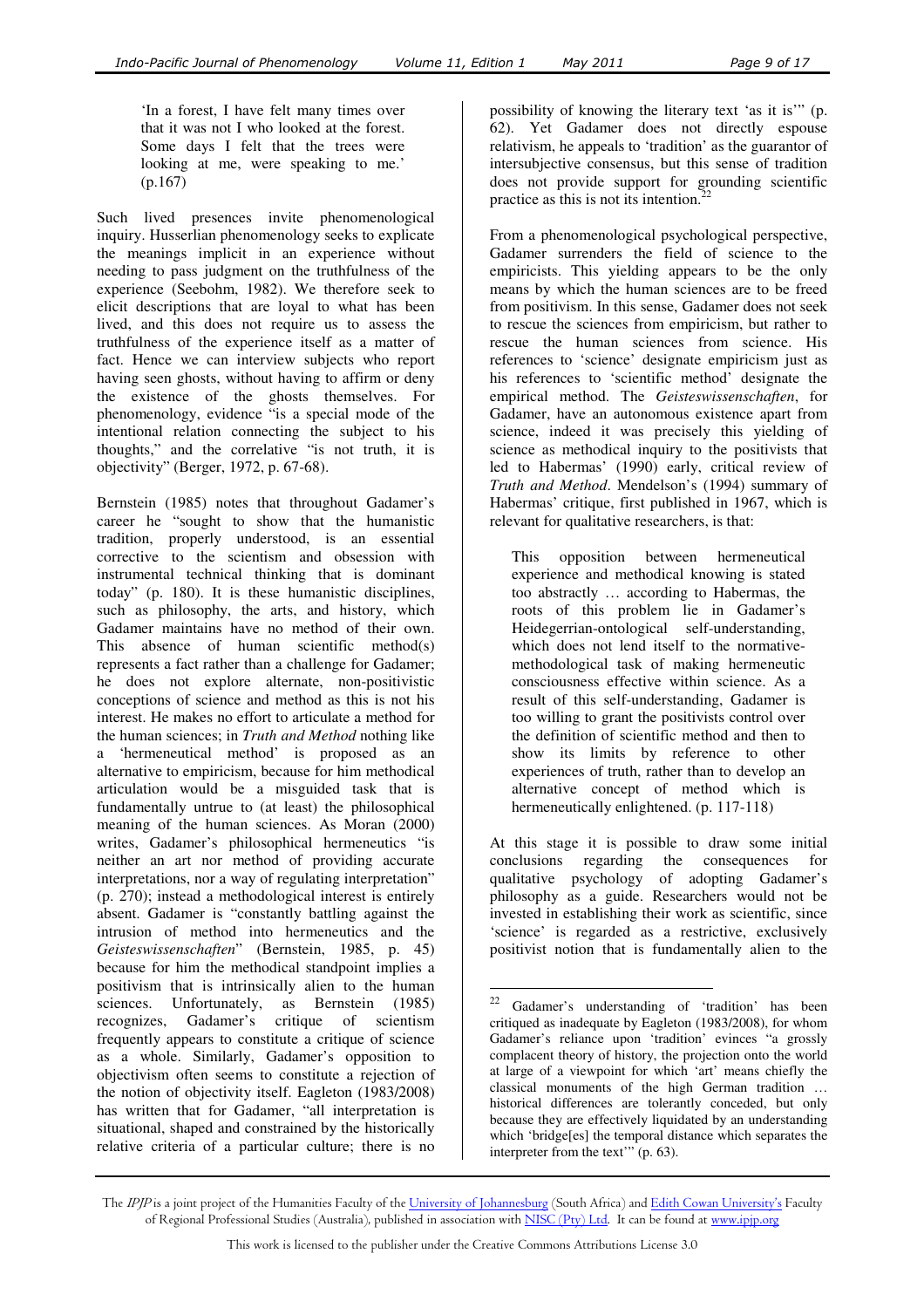ontological meaning of the *Geisteswissenschaften*. Scientific criteria and methodological concerns would be immaterial for the conduct of qualitative psychological inquiry, since such concerns represent artefacts of an already-transcended positivism. Instead, the implicit criterion by which qualitative research would be evaluated would be the degree to which such research yields a 'truth experience'. It is questionable whether such a practice should even be framed as 'psychological research', the language of 'encounter' or 'disclosure' might be more descriptive. In experiential terms these consequences may be seen as liberating and unproblematic, freeing researchers to a fuller encounter with lived-subjectivity analogous to the encounter with works of art. Problems arise only if human scientific psychology is viewed as a discipline that seeks to build a body of rigorous, intersubjective knowledge for a community of fellowresearchers.

For Gadamer faith in a method leads to a denial of one's own historicity. Consequently 'method' and 'objectivity' must be transcended because, from this perspective, they necessarily imply the natural scientific worldview. As Risser (1997) explains, Gadamer claims that "there are modes of experience in which a truth is communicated that is not simply a matter of verification through the methodological procedure of modern empirical science" (p. 5). This observation is fully in line with Husserl's critique of empiricism; the difference is that in Gadamer's work, the critique appears directed against science as a whole.

It might be argued that Gadamer's work can be serve as corrective for those researchers (qualitative or quantitative) who are prone to naively assume that the mechanical implementation of a method guarantees the truth of findings. However, this argument would be flawed because Gadamer seeks to set aside the methodical interest, not support an awakened, selfresponsible methodical praxis. Hence, if the practice of science requires method, Gadamer's philosophical perspective cannot contribute to the conduct of science by researchers, because from this perspective methodical praxis is regarded as irredeemable or at least intrinsically naïve. It therefore appears that philosophical hermeneutics can only contribute to a retrospective interpretation of the limitations of scientific praxis, not support an improved praxis.

It is arguably misguided to seek guidance for the practice of actual human science research in Gadamer's work, since he clearly offered a philosophical reflection, not a reflection on how, in practice, human science research could be effectively conducted. He clearly stated:

of understanding … I did not wish to elaborate a system of rules to describe, let alone direct, the methodical procedure of the human sciences … nor was it my aim to investigate the theoretical foundation of work in these fields in order to put my findings to practical ends. (Gadamer, 1986, p. xvi)

Gadamer (2006) responded to the criticism that *Truth and Method* is an anti-methodical text by maintaining that he had not denied the necessity of methodical human science research (p. xvii). He states that "my real concern was and is philosophic: not what we do or what we ought to do, but what happens to us over and above our wanting and doing" (2006, p. xxvxxvi). From a phenomenological standpoint, this distinction is problematic because it implies an untenable split between the conscious intention of the practicing researcher in engaging with participants and data analysis, and what according to Gadamer maintains is 'really' occurring in the research process from a philosophical perspective. The distinction seems to be that the scientific researchers are naïve to their own praxis in a fundamental way that hermeneuticians are not. This split might be accurate in the case of a naïve researcher, one who demonstrates the kind of unreflectively reifying attitude critiqued by Cheek (2008), but experienced psychological researchers need not be so naïve.

Although Gadamer's qualifications of his standpoint are problematic they reveal that it is not possible to inscribe philosophical hermeneutics as one-sidedly 'anti-methodical'. Dostal (1987) has argued that a range of traditional and normative interpretive practices underlie Gadamer's hermeneutics, and disputes the characterization of *Truth and Method* as anti-methodical, arguing that Gadamer "presupposes for any approach to a text something like the traditional philological practices in which he was trained" (p.  $425-426$ ). If this is correct, Dostal (1987) has illuminated an aspect of Gadamer's thought that is problematic for qualitative research; Gadamer appears to operate within methodical philological praxes, but his account of understanding renders these praxes invisible because his interest is ontological rather than epistemological. In addition, while adequate consensus regarding methodical philological praxes may well exist within the high German tradition in which Gadamer was educated, no such consensus exists within the far younger tradition of qualitative psychological research. (This consequence flows from the application to psychology of Eagleton's (1983/2008) critique of Gadamer's conception of 'tradition'.) As a result of this implicit consensus within the high German literary tradition, Gadamer can privilege the 'truth-experience' as liveddisclosure while leaving implicit the methods that prepare the ground for such disclosure. This criticism

I did not intend to produce an art or technique

The IPJP is a joint project of the Humanities Faculty of the University of Johannesburg (South Africa) and Edith Cowan University's Faculty of Regional Professional Studies (Australia), published in association with NISC (Pty) Ltd. It can be found at www.ipjp.org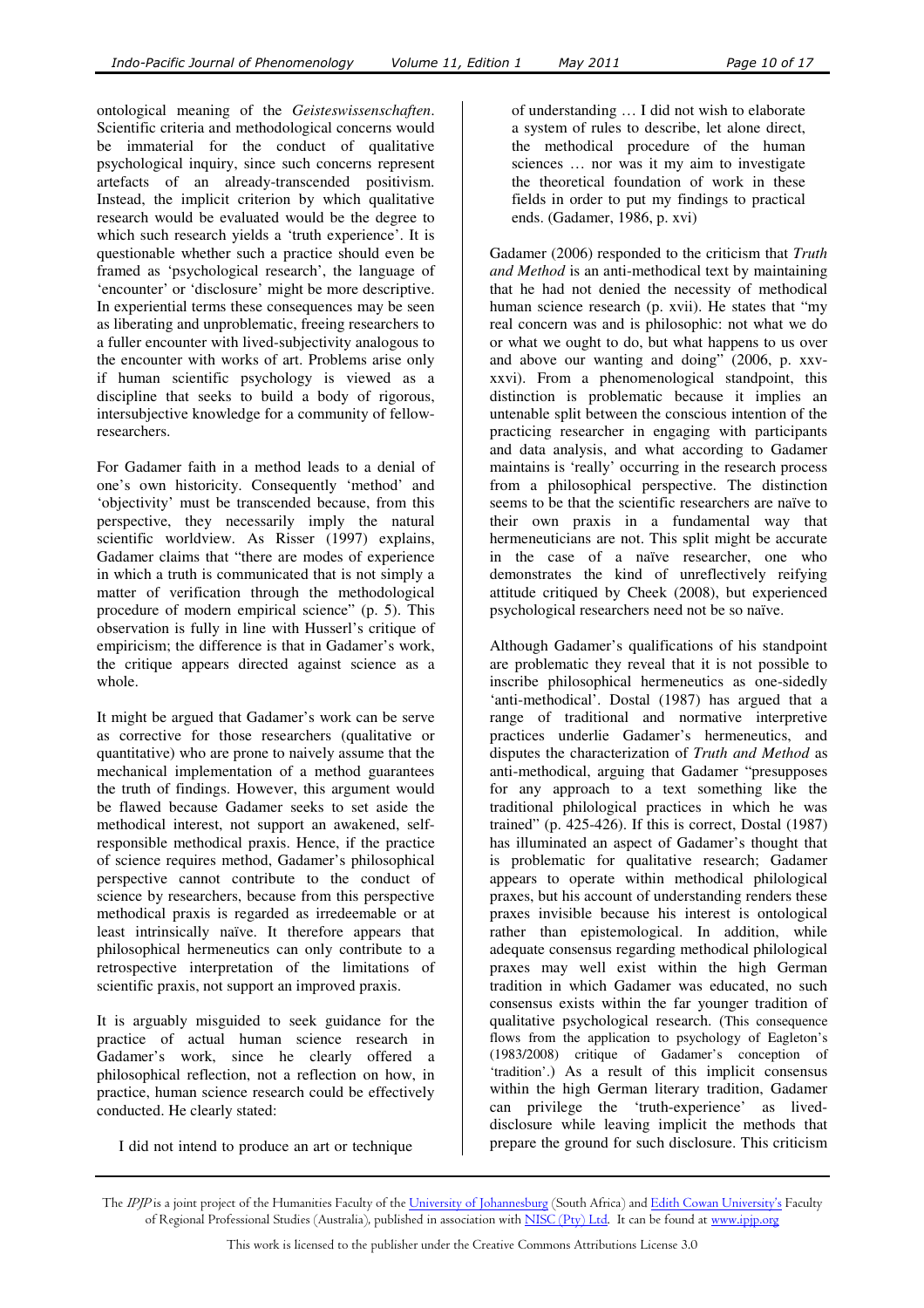of Gadamer as a guide for psychological research is predicated upon a Husserlian phenomenological conception of method, which is discussed in the next section.

#### **'Method' in Phenomenological Psychology**

As was previously noted, within phenomenology µέθοδος (*methodos*) implies a shared path of inquiry in which others can be mentored, and which yields reliable knowledge for a community of fellow researchers. Husserl (1977) described method in the following manner which, paralleling Giorgi's criteria for science, applies to both qualitative and quantitative inquiry:

Method means: goal-directed activity in an intelligible, insightful manner, which is fit to lead to the goal. Still better, we should say: goal-directed doing, which, with its stagepoints, these products, presents the way which the doer goes, goes by doing and seeing. (p. 173, n.1)

In order to achieve intersubjective knowledge, the execution of a method must be adequately transparent and related to an expressed goal. In the context of Husserl's phenomenology, which is a philosophy of intuition (also in Giorgi's (2009) approach to phenomenological psychological research), method sets the context and guiding structure for a discovery process that must remain open-ended.<sup>23</sup> Thus, phenomenological psychology human scientific inquiry requires that the researcher engage in an ongoing, dynamic balancing of 'form' (structure, essentially repeatable steps, clarity of procedures) and 'formlessness' (sensitivity, openness, suspension of preconceptions regarding the data, and adaptability to the data as it presents itself). Research praxis requires a mixture of structure and openness that are understood as jointly constitutive of human-scientific discovery.

It is therefore obvious that when method is conceived of reductively, for example in Cheek's (2008) words as "a series of steps that must be undertaken in order to produce a predetermined form of research report or finding" (p. 205), then the sense of 'method' and 'research' within phenomenology are falsified.

Phenomenologists criticize the reification of research methods, on the one hand, and the arbitrariness or failure to adequately shape and guide inquiry on the other. In response to Osborn and Smith (2008), Giorgi

 $\overline{a}$ 

(2010) argues that either extreme severely limits the value of research findings.

Toussulis (personal communication, April 13, 2010) frames method envisioned phenomenologically as a 'scaffold'. This is a fortunate choice of words, because lexically a 'scaffold' can be a 'platform', a 'skeletal framework', a 'stage', or a 'bridge', and all of these meanings may be relevant for the phenomenological conception of method. The Husserlian method articulated by Giorgi for psychological research does not seek to predetermine the outcome of a given study. For example, if an interviewer has interviewed four participants regarding an experience in which they learned something it is not possible to assume that the data will reveal a shared psychological structure to the phenomenon of learning. The method aims at discovery, not validation of a predetermined hypothesis.

Instead of a verificatory attitude, a phenomenological researcher adopts an attitude of sensitivity to the possibility of such commonality emerging in the course of data analysis. Results present themselves through the course of analysis rather than being preconceived, and findings are not arrived at until the end of the research process. If method is conceived of as (for example) a bridge, it is the supporting structure that makes this journey from indeterminacy to determinacy (in other words, the fulfilment of disciplinary intuitions) possible.<sup>24</sup> Basing his psychological research method on Husserl's philosophical method, Giorgi adopts the epoché, bracketing, and imaginative variation as the core procedures supporting the inquiry. The research process is further shaped by the division of interview transcripts into meaning units, transforming the meaning units into psychologically-revelatory language using imaginative variation, explication of the meaning units to unfold the psychological meanings given in the data, and finally varying of the transformed data of multiple participants to see whether a common psychological structure or structures emerge. $^{25}$  The bridge of method is what makes this journey possible but the method does not predetermine what will be found nor ensure that a unifying psychological structure is present. To discover that four research participants have experienced learning in fundamentally different

<sup>23</sup> 'Intuition' (Ger: *Anschauung*) is a descriptive-technical term in phenomenology that designates the presentational function of consciousness. For phenomenology, intuition does *not* imply reliance upon 'hunches', 'mystical apprehension', or 'tacit knowledge'.

<sup>24</sup> Polanyi (1969), a non-phenomenologist, examined intuition in the context of scientific discovery, arguing that "The structure of scientific intuition is the same as that of perception," and commenting that intuition "is not more mysterious than perception—but not less mysterious either"  $(p. 118).$ 

<sup>25</sup> For a detailed exposition of the method, see Giorgi (2009).

The IPJP is a joint project of the Humanities Faculty of the University of Johannesburg (South Africa) and Edith Cowan University's Faculty of Regional Professional Studies (Australia), published in association with NISC (Pty) Ltd. It can be found at www.ipjp.org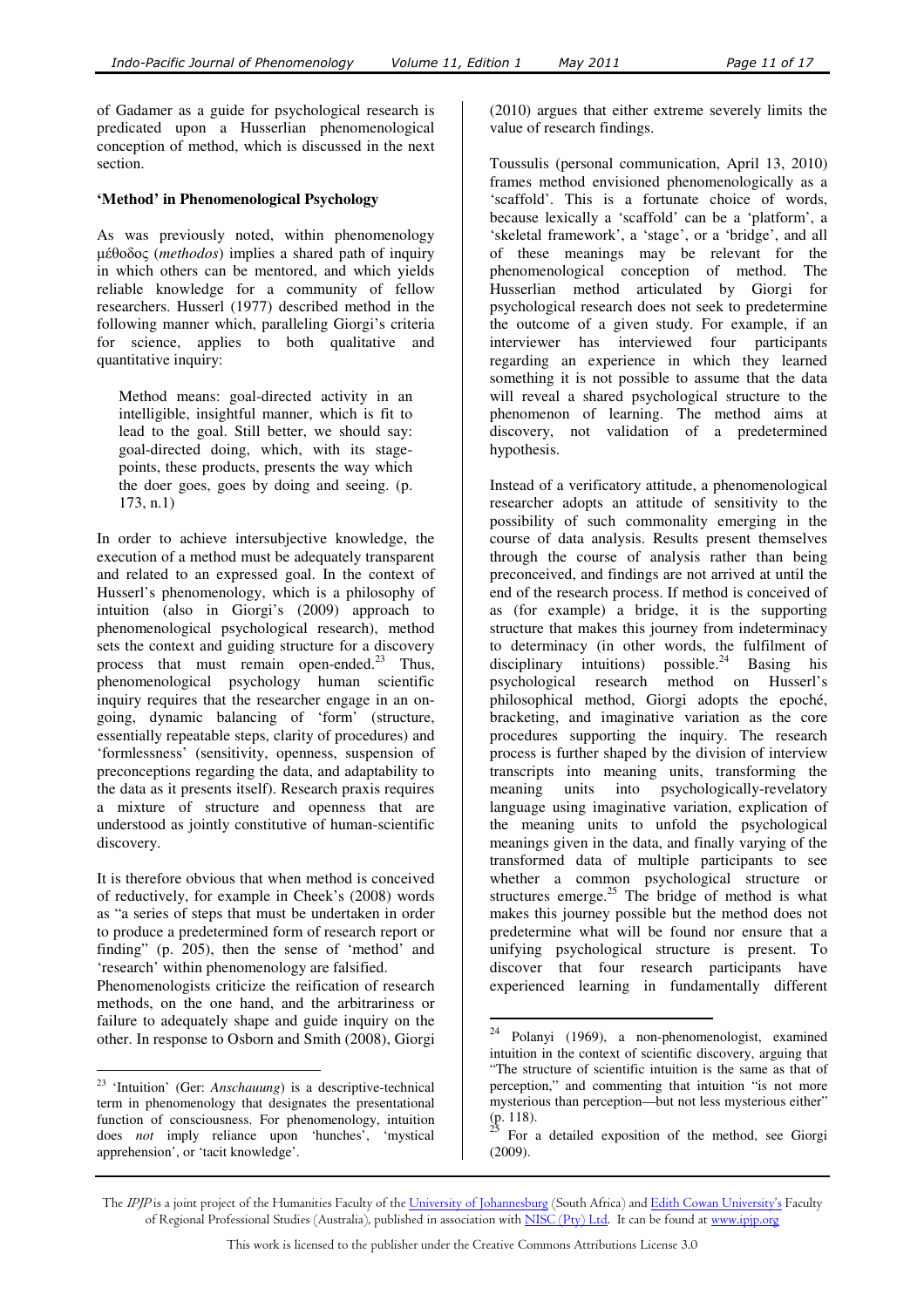psychological ways (i.e., four substantially distinct psychological structures) would itself be a legitimate research finding.

According to Husserl (1970/1989), phenomenology aims at making insights "accessible to scientific understanding, through a method of disclosure appropriate to it, as a realm of experiential and theoretical self-evidence" (p. 119). Quâ discovery, phenomenological research findings are only recognized in their disclosure. This disclosure is prepared for in numerous ways: through the disciplinary context (the choice of a psychological interest rather than, for example, a sociological one); the disciplinary sensitivity of the researcher based on her training; the focus on a particular phenomenon; and the research question regarding that particular phenomenon.<sup>26</sup>

Since phenomenology envisions method as a framework within which disciplinary intuitions occur, the researcher must carefully avoid reification, instead adopting an attitude of disposability to discovery. This can also be described as an attitude of attentiveness, which Giorgi (1985) refers to as "'circumscribed indeterminateness' or 'empty determinitiveness'" (p. 13). He bases this presentation on Merleau-Ponty's (1996) account in the *Phenomenology of Perception* of "that circumscribed ignorance, that still 'empty' but already determinate intention which is attention itself" (p. 28). Hence the phenomenological researcher's attitude is characterized both by 'form' and 'formlessness' or openness in order to be disposable to the discovery process itself within the context of a disciplinary inquiry (such as psychology).

The foregoing sketch of phenomenological inquiry demonstrates that the phenomenological researcher must be very reflective regarding the meaning of the steps in the method while she engages in them; reification is not an option because it falsifies the meaning of the method and vitiates findings. Methodical inquiry is something that, if unreflectively engaged in, loses its meaningfulness. This fact is aligned with Kvale's (1996) assertion that the qualitative researcher must be as concerned with what

 $\overline{a}$ 

it means to use a method as she is concerned with how to implement the procedures of that method. I would add one qualification to Kvale's (1996) distinction - namely, that in the practice of phenomenological research, adequately enacting a methodical step (like imaginative variation) is inseparable from the meaningful intention animating that enactment. In other words, there are no genuinely 'mechanical' steps in phenomenological research. The implicit dichotomy between mechanical and meaningful steps in research is a relic of the empirical attitude in which (perhaps) there are steps that may be taken unreflectively. Even the division of an interview transcript into meaning units (for Giorgi, meaning units are created solely for the convenience of the researcher in conducting analysis) is not mechanical, because the researcher establishes divisions in the transcript based on felt shifts in meaning.

The observation that researchers can adopt a reifying attitude toward their method, one that lends itself to a mechanical conception of the research process, is an insight sometimes attributed to hermeneutics. However, this recognition is also evident in Husserl's phenomenology. In *Crisis* (1970/1989) he observes "to the essence of all method belongs the tendency to superficialize itself in accord with technization" (p.  $48$ ).<sup>27</sup> In a passage conveying the phenomenological critique of the inadequate practice of methodical research, an alternative to Gadamer's position is seen; in describing scientific methods in general, Husserl (1970/1989) writes that:

The developed method, the progressive fulfillment of the task, is, as method, an art (τέχνη) which is handed down; but its true meaning is not necessarily handed down with it. And it is precisely for this reason that a theoretical task and achievement like that of a natural science (or any science of the world) – which can master the infinity of its subject matter through infinities of method [footnote: "i.e. the infinite pursuit of its method"] can master the latter infinities only by means of a technical thought and activity which are empty of meaning - can only be and remain

<sup>&</sup>lt;sup>26</sup> Phenomenological psychology maintains that one can develop one's sensitivity to psychological phenomena while bracketing any theory-laden interpretive perspectives regarding such phenomena. In other words, the meaning of 'psychology' is not exhausted by any given psychological theory; on the contrary, psychological theories if they are coherent rely upon a more inclusive conception of the psychological. Hence, one does not engage in phenomenological research *as* a cognitive-behaviorist or a Jungian, though one may choose to dialogue with these theoretical perspectives in the light of one's descriptive research findings.

 $\overline{a}$ <sup>27</sup> As will be recalled, Husserl's core argument in *Crisis* (1970) is that "The splitting of the world and the transformation of its meaning were the understandable consequences of the exemplary role of the natural-scientific method—or, to put it another way, natural-scientific rationality—a role which was indeed quite unavoidable at the beginning of the modern period" (p. 60-61). Although Husserl was by no means the sole philosophical critic of the natural sciences, a consideration of Husserl's foundational work makes it immediately evident why Ricoeur (1975/1981) acknowledged phenomenology as the "unsurpassable presupposition of hermeneutics" (p. 101).

The IPJP is a joint project of the Humanities Faculty of the University of Johannesburg (South Africa) and Edith Cowan University's Faculty of Regional Professional Studies (Australia), published in association with NISC (Pty) Ltd. It can be found at www.ipjp.org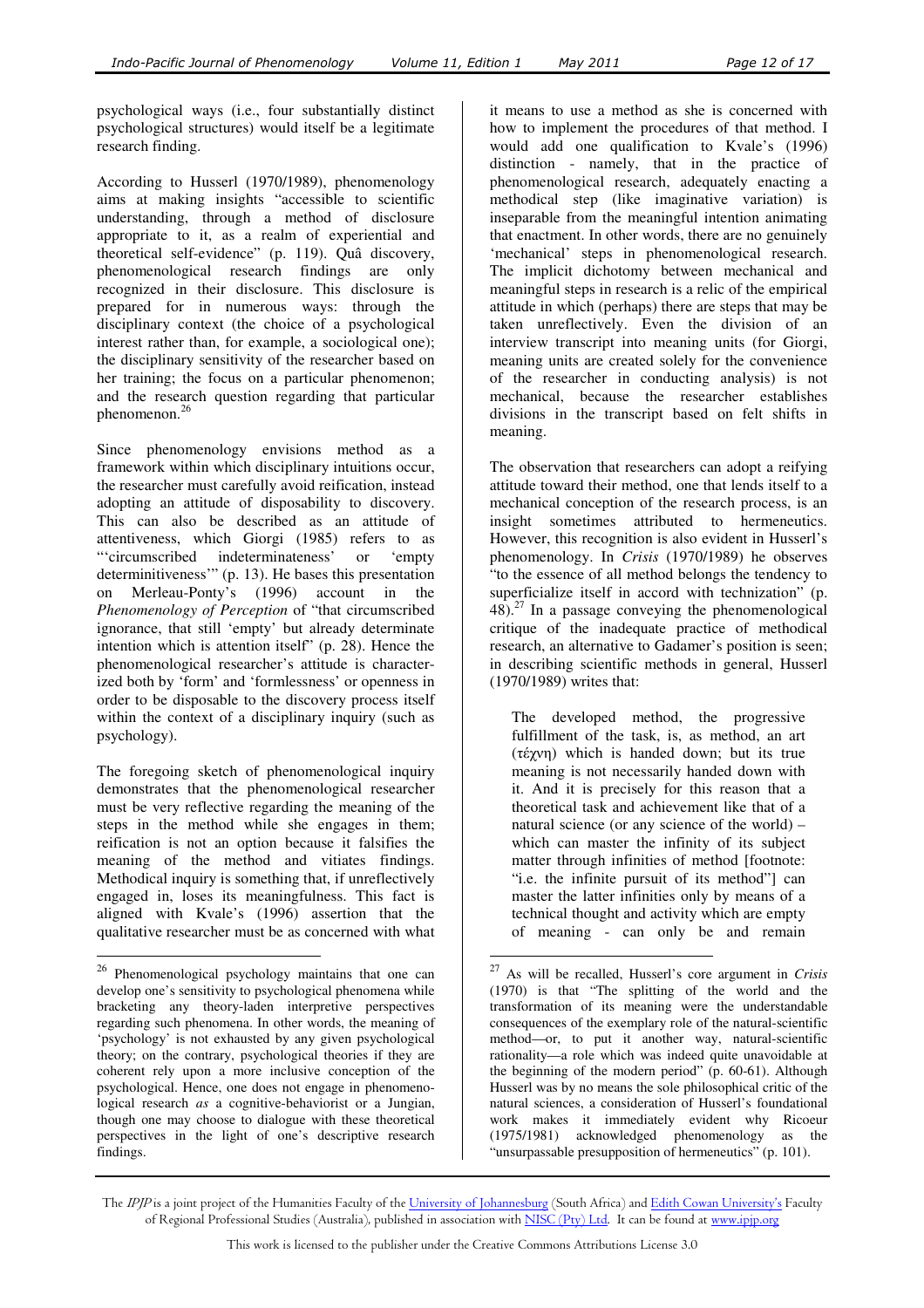meaningful in a true and original sense if the scientist has developed in himself the ability to inquire back into the original meaning of all his meaning-structures and methods, i.e. into the historical meaning of their primal establishment , and especially into the meaning of all the inherited meanings taken over unnoticed in this primal establishment, as well as those taken over later on. (p. 56)

Critically, Husserl has included the Greek τέχνη (*techné*) to emphasize his precise meaning. In Husserl's characterization of scientific method as τέχνη it is important to appreciate that the meaning of *techné* is closer to 'craft' or 'craftsmanship' than to popular contemporary conceptions of 'art', which bear the imprint of romanticism.<sup>28</sup> When Husserl points to the risk that any method can be superficialized through technization he does not mean that a praxis which ought to be conceived of as an aesthetic activity instead becomes reduced to technique. Instead, he means that the practitioner has lost sight of the full meaning of a methodical technique or craft and reduced her praxis to an empty exercise, thereby failing to fulfil the original meaning of science.<sup>29</sup>

This loss is to be avoided through a reflective rather than a naïve conception of science, embodied in an awakened scientific practice. However, a natural scientist, to the extent that she aims solely at becoming merely "a highly brilliant technician of the method", is normally "not at all able to carry out such reflections" (Husserl, 1970/1989, p. 56-57). Also, the development of the sciences requires such dedication to the refinement of technique that such lapses are inevitable. For qualitative researchers, Husserl's *Crisis* ought to be read not only as a critique of the natural sciences but as a critique of the reification of method in principle. Following Husserl, Giorgi (1985) argues that since phenomenology envisions research as a discovery process rather than a process of verification, the reification of any research method is antithetical to the meaning of research.

Kvale (1996) draws upon Gadamer's anti-methodical

 $\overline{a}$ 

work in his discussion of qualitative interviewing. Citing Gadamer, Kvale (1996) questions whether "qualitative interviewing is most fruitfully conceived of as a method or as a craft"  $(p. 77)$ .<sup>30</sup> Based on the preceding discussion of τέχνη it is evident that it is unnecessary to accept the implied dichotomy. Kvale's (1996) discussion of interviewing is excellent and his distinction is meaningful (and perhaps even critical) when responding to an empirical perspective. However, from a phenomenological perspective the split between method and craft is a false dichotomy and could be seized upon to support an unfortunate aestheticizing of research. Indeed Kvale (1996) writes that "interview research is a craft that, if well carried out, can become an art" (p. 15). The following passage from Kvale (1996) offers useful guidance, but only if method is viewed in an exclusively positivistic sense:

Conceiving of qualitative research interviewing as a method or as a craft involved different logics of practice, and melding the two approaches may lead to a muddled practice and broken expectancies. Thus the methodical requirements of standard predetermined wording and sequences of questions, which are necessary in the method of survey interviewing, will block the force of the qualitative interview craft, which rests on personal competence and judgment in the wording and sequencing of questions. Demands of advance explicit formulations of procedures and questions for a research inquiry, which depend on the skills and knowhow of the researcher, marginalize personal intuition, flexibility, and creativity in interview research … the very personal interaction of the interview, and the interpersonal skills required of the interviewer, defy any formalization into impersonal methodic procedures. (p. 88)

As in a craft, Kvale (1996) argues that learning requires apprenticeship to an experienced practitioner. He argues for a shift "from interview research as methodological rule following, with method as a truth guarantee, to research as a craft, where craftsmanship is learned through practice, and the value of the knowledge produced is the key quality criterion" (p. 304). Such insights are valuable, but reflect an unnecessary limitation to the way in which we understand method.

<sup>28</sup> The classical sense of *techné* implied "*an art* or *craft*, i.e. *a set of rules, system* or *method of making* or *doing*, whether of the useful arts, or of the fine arts" (Liddell & Scott, 1940, paragraph 4). When τέχνη was used to describe painters or sculptors in antiquity, it did not designate a romantically elevated 'fine art', but rather a workman's trade, which is why the same term was used to describe the creation of sculpture, shipbuilding, and metalwork.

<sup>&</sup>lt;sup>29</sup> In just the same fashion, for qualitative psychology the alternative to scientism is not art (in the sense of aestheticized praxis) but rather a practice reflecting the genuine (full) meaning of science.

<sup>30</sup> Kvale (1996) observes that: "in the tradition of Gadamer (1975), it is … explicitly rejected that hermeneutics is a method, and instead understanding is posited as the fundamental mode of being for humans" (p. 211). Nevertheless, Kvale (1996) seeks to unfold the implications of hermeneutics for method.

The IPJP is a joint project of the Humanities Faculty of the University of Johannesburg (South Africa) and Edith Cowan University's Faculty of Regional Professional Studies (Australia), published in association with NISC (Pty) Ltd. It can be found at www.ipjp.org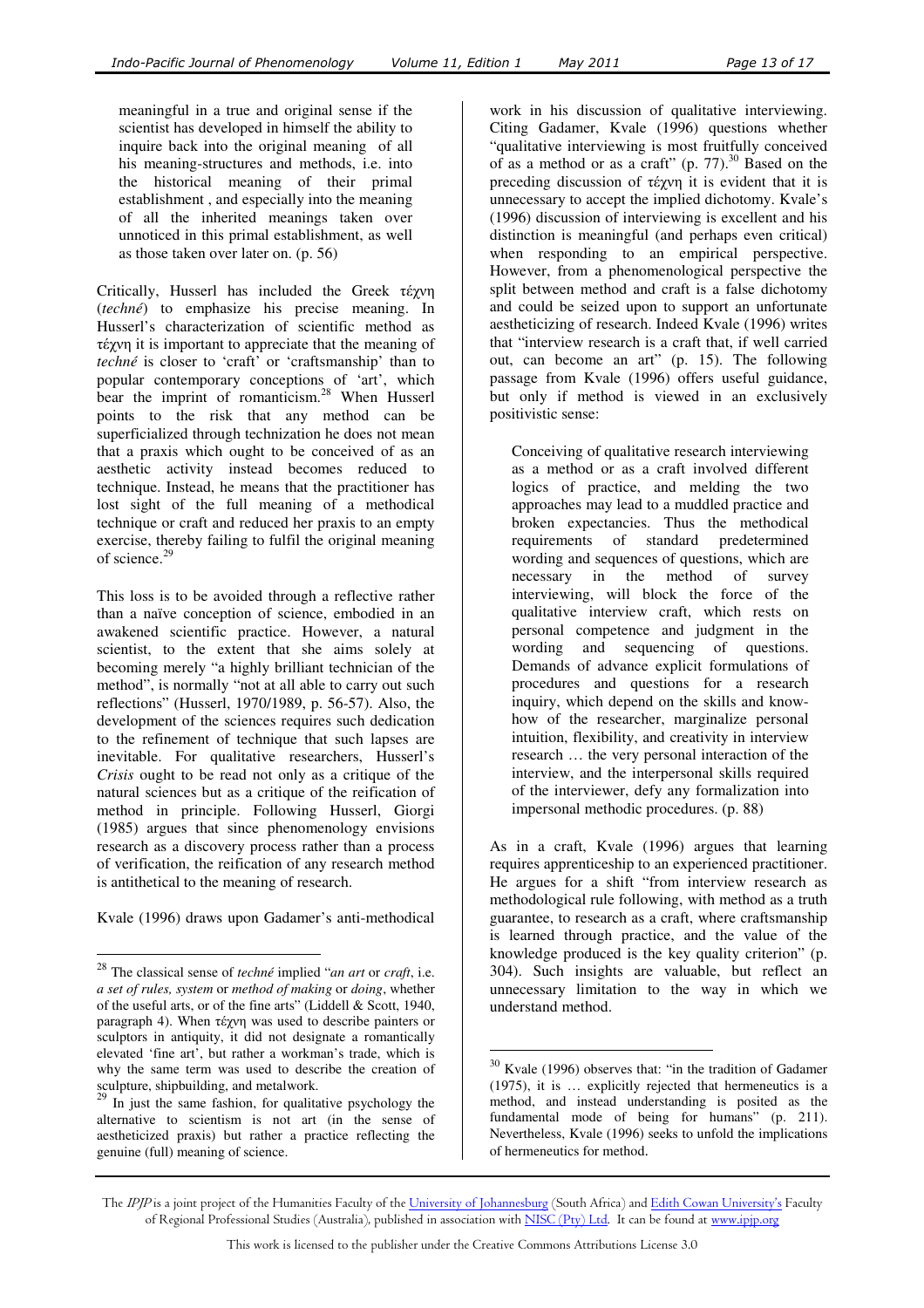## **Conclusion**

In the second part of this article I will explore the meaning of 'disclosure' in science from a Husserlian perspective, discuss some of the implications of

#### **Referencing Format**

Gadamer's rejection of Husserl's philosophical method, and propose some of the consequences of seeking to structure human scientific psychological research using Gadamer's philosophical hermeneutics as a guide.

Applebaum, M. (2011). (Mis)Appropriations of Gadamer in Qualitative Research: A Husserlian Critique (Part 1). *Indo-Pacific Journal of Phenomenology, 11*(1), 17 pp. doi: 10.2989/IPJP.2011.11.1.8.1107

#### **About the Author**



Dr Marc Applebaum lives in the San Francisco Bay Area and teaches in the Graduate College of Psychology and Humanistic Studies at Saybrook University. His teaching emphasis is on phenomenological psychology and philosophy, cultural psychology, and consciousness studies.

Dr Applebaum's MA and PhD were completed under the direction of Amedeo Giorgi, and focused on the philosophy of Husserl and Merleau-Ponty and their adaptation in Giorgi's psychological research method. His dissertation was a phenomenological psychological study of Muslim civil society leaders' felt-connection with the Prophet Muhammad. His earlier work includes a comparative study of the psychological meanings of intuition in the works of Husserl and Nishida Kitaro, founder of the Kyoto School of philosophy.

In addition to his academic work, Dr Applebaum has extensive crisis counselling experience in San Francisco's community mental health system. He has also consulted for nearly a decade with business leaders and managers in the Bay Area in the field of leadership and organization development.

E-mail address: marc@marcapplebaum.com

#### **References**

- Applebaum, M. (2007). Considerazioni critiche sui metodi fenomenologici di Moustakas e diVan Manen. *Encyclopaideia: Rivista di Fenomenologia, Pedagogia, Formazione, 21,* 65-76.
- Applebaum, M. (2010). Giorgi's commitment to human science. In T. F. Cloonan, & C. Thiboutot (Eds.), *The redirection of psychology: Essays in honor of Amedeo P.Giorgi (pp. 37-55). Montréal: Cercle Interdisciplinaire* de recherche phénoménologiques, Université du Québec à Montréal.
- Badiou, A. (2004). *Infinite thought: Truth and the return to philosophy* (O. Feltham & J. Clemens, Trans.). New York: Continuum.
- Berger, G. (1972). *The cogito in Husserl's philosophy* (McLaughlin, K., Trans.). Evanston, Illinois: Northwestern University Press.
- Bernstein, R. J. (1985). *Beyond objectivism and relativism: Science, hermeneutics, and praxis.* Philadelphia: University of Pennsylvania Press.
- Chaiklin, S. (1992). From theory to practice and back again: What does postmodern philosophy contribute to psychological science? In S. Kvale (Ed.), *Psychology and postmodernism* (pp. 194-208). Newbury Park, CA: Sage Publications Ltd.

The IPJP is a joint project of the Humanities Faculty of the University of Johannesburg (South Africa) and Edith Cowan University's Faculty of Regional Professional Studies (Australia), published in association with NISC (Pty) Ltd. It can be found at www.ipjp.org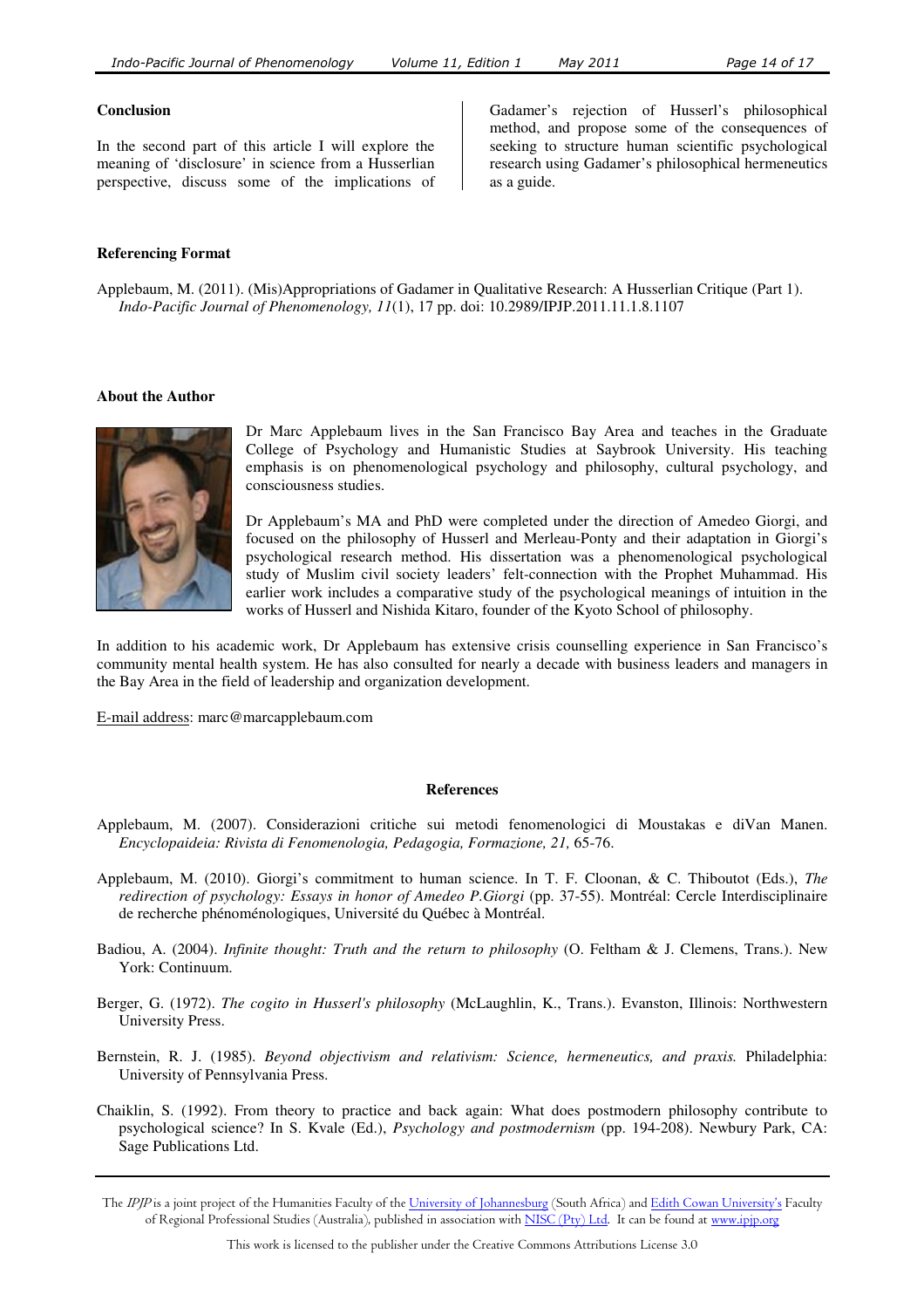- Cheek, J. (2008). Beyond the 'how to': The importance of thinking about, not simply doing, qualitative research. In K. Nielsen, S. Brinkmann, C. Elmholdt, L. Tanggard, P. Musaeus, & G. Kraft (Eds.), *A qualitative stance: Essays in honor of Steiner Kvale* (pp. 203-214). Arhus, Denmark: Aarhus Universitetsforlag.
- Davis, C. (2009). Introduction: Holy Saturday or resurrection Sunday? Staging an unlikely debate. In S. Zizek & J. Milbank (Eds.), *The monstrosity of Christ: Paradox or dialectic?* (pp. 2-23) Cambridge, MA: The MIT Press.
- Dilthey, W. (1989). *Introduction to the human sciences* (Vol. 1) (M. Neville, J. Barnouw, F. Schreiner, & R. A. Makkreel, Trans.). Princeton: Princeton University Press.
- Dostal, R. J. (1987). The world never lost: The hermeneutics of trust. *Philosophy and Phenomenological Research, XLVII*(3), 413-434.
- Eagleton, T. (1996). *The illusions of postmodernism*. Cambridge, MA: Blackwell Publishers Inc.
- Eagleton, T. (2008). *Literary theory: An introduction* (Anniversary ed.). Minneapolis: University of Minnesota Press. (Original work published in 1983)
- Feist, G. J. (2006). *The psychology of science and the origin of the scientific mind*. New Haven: Yale University Press.
- Fink, E. (1998). *Sixth Cartesian meditation: The idea of a transcendental theory of method with textual notations by Edmund Husserl* (R. Bruzina, Trans.). Bloomington: Indiana University Press.
- Freeman, M. (2008). Hermeneutics. In L. M. Given (Ed.), *The Sage encyclopedia of qualitative research methods*  (Vol. 1; pp. 385-388). Los Angeles: Sage Publications, Inc.
- Gadamer, H. G. (1986). *Truth and method* (D. G. Marshall, & J. Weinsheimer, Trans.). New York: Crossroad Publishing Company.
- Gadamer, H. G. (2006). *Truth and method* (2<sup>nd</sup> ed.) (D. G. Marshall, & J. Weinsheimer, Trans.). London: Continuum Publishing Group.
- Gergen, K. J. (1992). Toward a postmodern psychology. In S. Kvale (Ed.), *Psychology and postmodernism* (pp. 17– 30). London: Sage.
- Giorgi, A. (1970). *Psychology as a human science: A phenomenologically-based approach*. New York: Harper & Row, Publishers.
- Giorgi, A. (1985). The phenomenological psychology of learning and the verbal learning tradition. In A. Giorgi (Ed.), *Phenomenology and psychological research* (pp. 23-85). Pittsburgh: Duquesne University Press.
- Giorgi, A. (1993). Psychology as the science of the paralogical. *Journal of Phenomenological Psychology, 24*(1), 63- 77.
- Giorgi, A. (1997). The theory, practice, and evaluation of the phenomenological method as a qualitative research procedure. *Journal of Phenomenological Psychology, 28*(2), 235-260.
- Giorgi, A. (2009). *The descriptive phenomenological method in psychology: A modified Husserlian approach.*  Pittsburgh: Duquesne University Press.
- Giorgi, A. (2010). Phenomenology and the practice of science. *Existential Analysis, 21*(1), 3-22.
- Habermas, J. (1990). *On the logic of the social sciences.* (S. W. Nicholsen, Trans.). Boston: The MIT Press.
- Husserl, E. (1977). *Phenomenological psychology: Lectures, summer semester; 1925* (J. Scanlon, Trans.). The Hague: Martinus Nijhoff.

The IPIP is a joint project of the Humanities Faculty of the University of Johannesburg (South Africa) and Edith Cowan University's Faculty of Regional Professional Studies (Australia), published in association with NISC (Pty) Ltd. It can be found at www.ipjp.org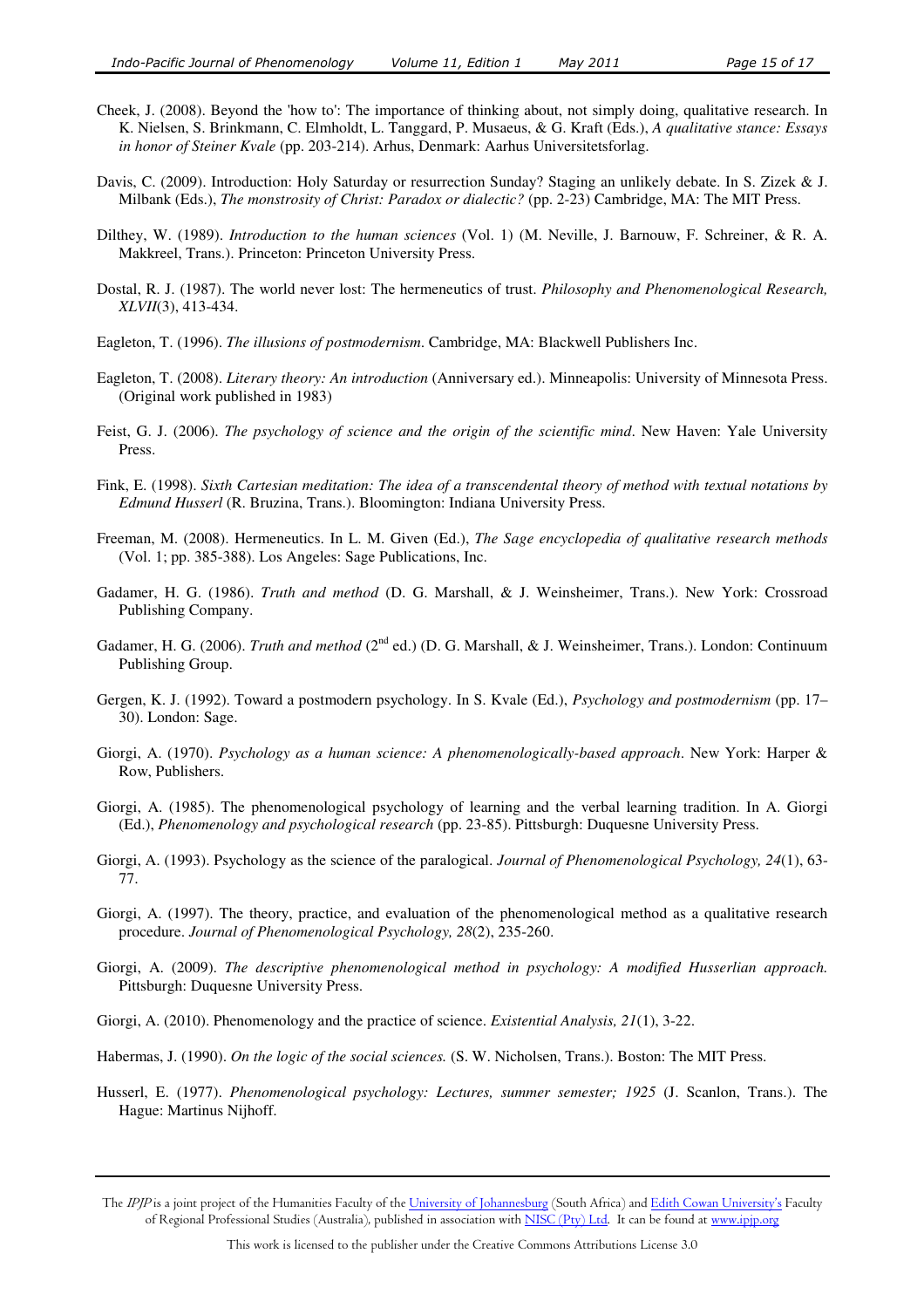- Husserl, E. (1982). *Ideas pertaining to a pure phenomenology and to a phenomenological philosophy: First book* (F. Kersten, Trans.). Boston, MA: Kluwer Academic Publishers.
- Husserl, E. (1989). *The crisis of European sciences and transcendental phenomenology* (D. Carr, Trans.). Evanston, IL: Northwestern University Press. (Original work published 1970).
- Jagtenberg, T. (1983). *The social construction of science: A comparative study of goal direction, research evolution, and legitimation*. Boston: Kluwer Boston, Inc.
- Kvale, S. (1996). *InterViews: An introduction to qualitative research interviewing*. Thousand Oaks, CA: Sage Publications, Inc.
- Liddell, H. G., & Scott, R. (1940). *A Greek-English lexicon.* Retrieved from http://www.perseus.tufts.edu /hopper/text?doc= Perseus%3Atext%3A1999.04.0057%3Aentry%3Dte%2Fxnh
- Luce-Kapler, R. (2008). Literature in qualitative research. In L. M. Given (Ed.), *The Sage encyclopedia of qualitative research methods* (Vol. 1; pp. 485-487). Los Angeles, CA: Sage Publications, Inc.
- Mendelson, J. (1994). The Habermas-Gadamer debate. In J. M. Bernstein (Ed.), *The Frankfurt school: Critical assessments* (pp. 107-134). New York: Routledge.
- Merleau-Ponty, M. (1964). *Eye and mind* (C. Dallery, Trans.). In J. M. Edie (Ed.), *The primacy of perception: And other essays on phenomenological psychology, the philosophy of art, history and politics* (pp. 159-192). Evanston: Northwestern University Press.
- Merleau-Ponty, M. (1996). *Phenomenology of perception* (C. Smith, Trans.). New York: Routledge.
- Mohanty, J. N. (1984). Transcendental philosophy and the hermeneutic critique of consciousness. In G. Shapiro, & A. Sica (Eds.), *Hermeneutics: Questions and prospects* (pp. 96-120). Amherst: The University of Massachusetts Press.
- Mohanty, J. N. (1987). Philosophical description and descriptive philosophy. In J. Sallis (Ed.), *Phenomenology: Descriptive or hermeneutic?* (pp. 40-61). The First Annual Symposium of the Simon Silverman Phenomenology Center, Duquesne University, Pittsburgh, PA.
- Moran, D. (2000). *Introduction to phenomenology*. New York: Routledge.
- Osborn, M., & Smith, J. A. (2008). The fearfulness of chronic pain and the centrality of the therapeutic relationship in containing it: An interpretative phenomenological analysis. *Qualitative Research in Psychology*, *5*, 276-288.
- Palmer, R. E. (1969). *Hermeneutics: Interpretation theory in Schleiermacher, Dilthey, Heidegger, and Gadamer.* Evanston, IL: Northwestern University Press.
- Pietersma, H. (2000). *Phenomenological epistemology*. New York: Oxford University Press.
- Polkinghorne, D. (1983). *Methodology for human sciences: Systems of inquiry*. Albany: State University of New York Press.
- Proctor, R. W., & Capaldi, E. J. (2006). *Why research matters: Understanding the methods of psychological research*. Malden, MA: Blackwell Publishing.
- Ricoeur, P. (1981). Phenomenology and hermeneutics. In J. B. Thompson (Ed. & Trans.), *Paul Ricoeur: Hermeneutics and the human sciences: Essays on language, action and interpretation* (pp. 101-130). New York: Cambridge University Press. (Original work published 1975).
- Risser, J. (1997). *Hermeneutics and the voice of the other: Rereading Gadamer's philosophical hermeneutics.*  Albany: State University of New York Press.

The IPJP is a joint project of the Humanities Faculty of the University of Johannesburg (South Africa) and Edith Cowan University's Faculty of Regional Professional Studies (Australia), published in association with NISC (Pty) Ltd. It can be found at www.ipjp.org